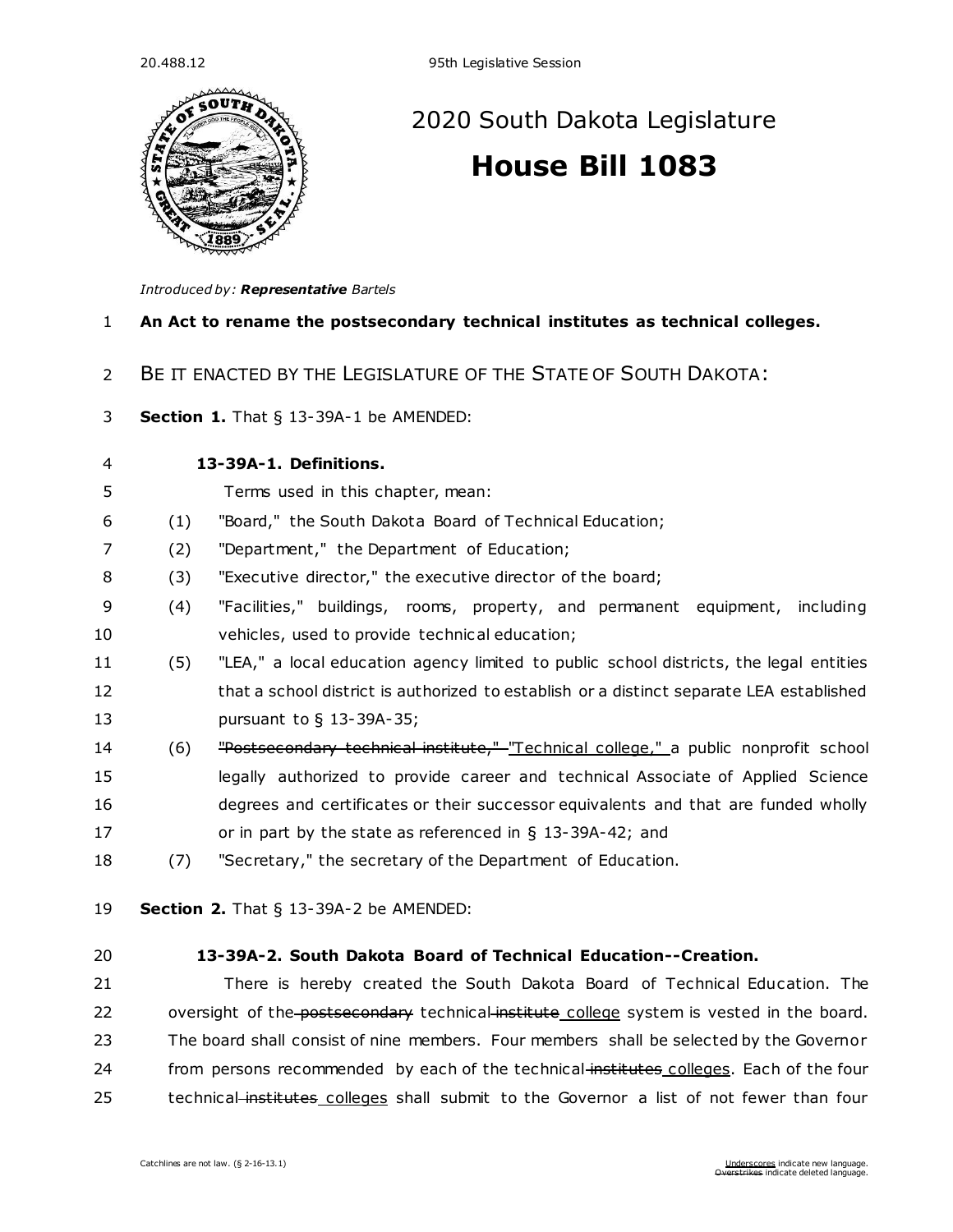persons, from which the Governor shall select one person. Each list shall be submitted no fewer than thirty days before the appointment is to be made. The Governor may reject 3 the entire list and require a technical-institute college to submit a new list. The Governor shall appoint the remaining board members to represent different geographic regions of 5 the state and to reflect the industries that rely upon the technical-institutes colleges to provide a skilled workforce. All members shall be appointed with the advice and consent of the Senate.

- 8 **Section 3.** [That § 13-39A-9 be AMENDED:](https://sdlegislature.gov/Statutes/Codified_Laws/DisplayStatute.aspx?Type=Statute&Statute=13-39A-9)
- 9 **[13-39A-9. B](https://sdlegislature.gov/Statutes/Codified_Laws/DisplayStatute.aspx?Type=Statute&Statute=13-39A-9)oard members--No technical college employees.**
- 10 No employee of a postsecondary technical institute college may be a member of 11 the board.
- 12 **Section 4.** [That § 13-39A-11 be AMENDED:](https://sdlegislature.gov/Statutes/Codified_Laws/DisplayStatute.aspx?Type=Statute&Statute=13-39A-11)
- 13 **[13-39A-11. L](https://sdlegislature.gov/Statutes/Codified_Laws/DisplayStatute.aspx?Type=Statute&Statute=13-39A-11)ocal governing bodies--Retain powers not given to board.**
- 14 The local governing body of each-postsecondary technical institute college shall 15 retain all powers not expressly given to the board.
- 16 **Section 5.** [That § 13-39A-12 be AMENDED:](https://sdlegislature.gov/Statutes/Codified_Laws/DisplayStatute.aspx?Type=Statute&Statute=13-39A-12)
- 17 **[13-39A-12. T](https://sdlegislature.gov/Statutes/Codified_Laws/DisplayStatute.aspx?Type=Statute&Statute=13-39A-12)uition and fees.**

18 The board shall approve rates of tuition and state fees for the postsecondary 19 technical institutes colleges. Tuition and fees may vary by course and institution college.

- 20 **Section 6.** [That § 13-39A-13 be AMENDED:](https://sdlegislature.gov/Statutes/Codified_Laws/DisplayStatute.aspx?Type=Statute&Statute=13-39A-13)
- 21 **[13-39A-13. A](https://sdlegislature.gov/Statutes/Codified_Laws/DisplayStatute.aspx?Type=Statute&Statute=13-39A-13)nnual state funding requests.**
- 22 The board shall review and approve recommendations for annual state funding 23 requests for the postsecondary technical institutes colleges and make recommendations 24 to the Governor and the Legislature.
- 25 **Section 7.** [That § 13-39A-14 be AMENDED:](https://sdlegislature.gov/Statutes/Codified_Laws/DisplayStatute.aspx?Type=Statute&Statute=13-39A-14)
- 

#### 26 **[13-39A-14. M](https://sdlegislature.gov/Statutes/Codified_Laws/DisplayStatute.aspx?Type=Statute&Statute=13-39A-14)anagement policies, goals, and objectives.**

27 The board shall, with the input of the local governing boards of each of the 28 postsecondary technical institutes colleges, provide overall policies, goals, and objectives 29 for the management of the postsecondary technical institute college system to ensure that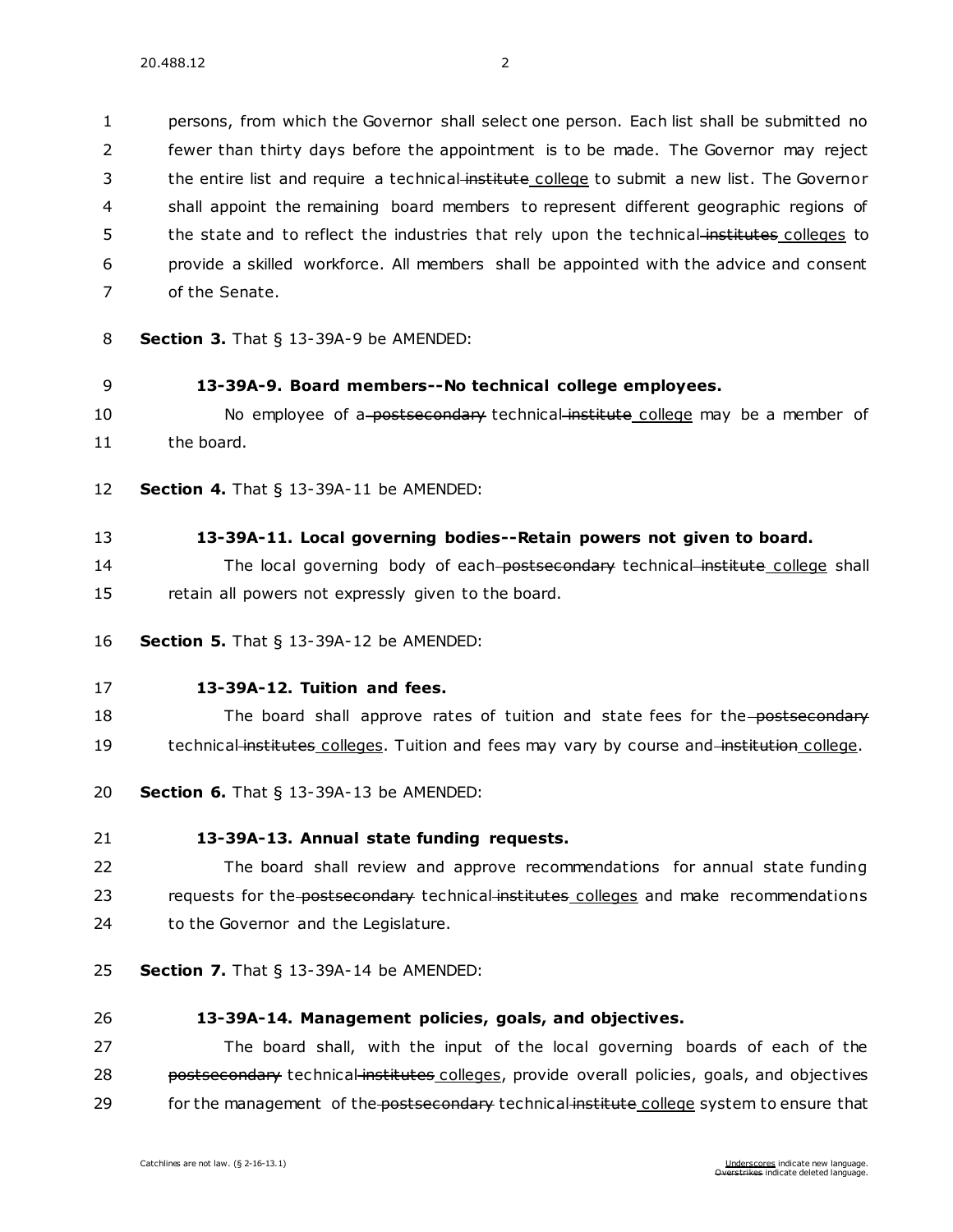1 the needs of the public, business, and industry are met to the highest possible degree and in the most cost-effective and efficient manner.

**Section 8.** [That § 13-39A-15 be AMENDED:](https://sdlegislature.gov/Statutes/Codified_Laws/DisplayStatute.aspx?Type=Statute&Statute=13-39A-15)

#### **[13-39A-15. N](https://sdlegislature.gov/Statutes/Codified_Laws/DisplayStatute.aspx?Type=Statute&Statute=13-39A-15)ew construction or major renovation of facilities.**

 Except as otherwise provided in § [1-16A-95,](https://sdlegislature.gov/Statutes/Codified_Laws/DisplayStatute.aspx?Type=Statute&Statute=1-16A-95) the board shall consider and act upon postsecondary technical institute college requests for new construction or major renovation of facilities also subject to the provisions of § [1-16A-95.](https://sdlegislature.gov/Statutes/Codified_Laws/DisplayStatute.aspx?Type=Statute&Statute=1-16A-95) However, the absence 8 of any such action does not prevent the Legislature from approving such plans pursuant to § [1-16A-95.](https://sdlegislature.gov/Statutes/Codified_Laws/DisplayStatute.aspx?Type=Statute&Statute=1-16A-95)

**Section 9.** [That § 13-39A-16 be AMENDED:](https://sdlegislature.gov/Statutes/Codified_Laws/DisplayStatute.aspx?Type=Statute&Statute=13-39A-16)

### **[13-39A-16. A](https://sdlegislature.gov/Statutes/Codified_Laws/DisplayStatute.aspx?Type=Statute&Statute=13-39A-16)dditional duties of board.**

The board shall consider and act upon the following:

- 13 (1) Recommendations regarding legislation proposed for postsecondary technical education;
- (2) All actions required by law to be taken by the board;
- 16 (3) Establishment of committees related to the statewide mission of the postsecondary 17 technical institute college system; and
- 18 (4) New degree or certificate granting or awarding programs at any postsecondary 19 technical institute college.
- **Section 10.** [That § 13-39A-18 be AMENDED:](https://sdlegislature.gov/Statutes/Codified_Laws/DisplayStatute.aspx?Type=Statute&Statute=13-39A-18)
- 

#### **[13-39A-18. P](https://sdlegislature.gov/Statutes/Codified_Laws/DisplayStatute.aspx?Type=Statute&Statute=13-39A-18)romulgation of rules.**

 The board may promulgate rules, pursuant to chapter [1-26,](https://sdlegislature.gov/Statutes/Codified_Laws/DisplayStatute.aspx?Type=Statute&Statute=1-26) to provide oversight 23 for the operation and maintenance of the postsecondary technical institute college system that affords people of the state, insofar as practicable, an equal opportunity to acquire a public technical education. The rules may provide for the following:

- (1) Program requirements for degrees and certificate awards;
- (2) Apportionment and distribution of funds made available to the board for carrying 28 out the purposes of this chapter;
- (3) General administrative matters;
- 30 (4) The submission to the board of the annual budget by each postsecondary technical **institute college**. The board shall determine the contents of the annual budget and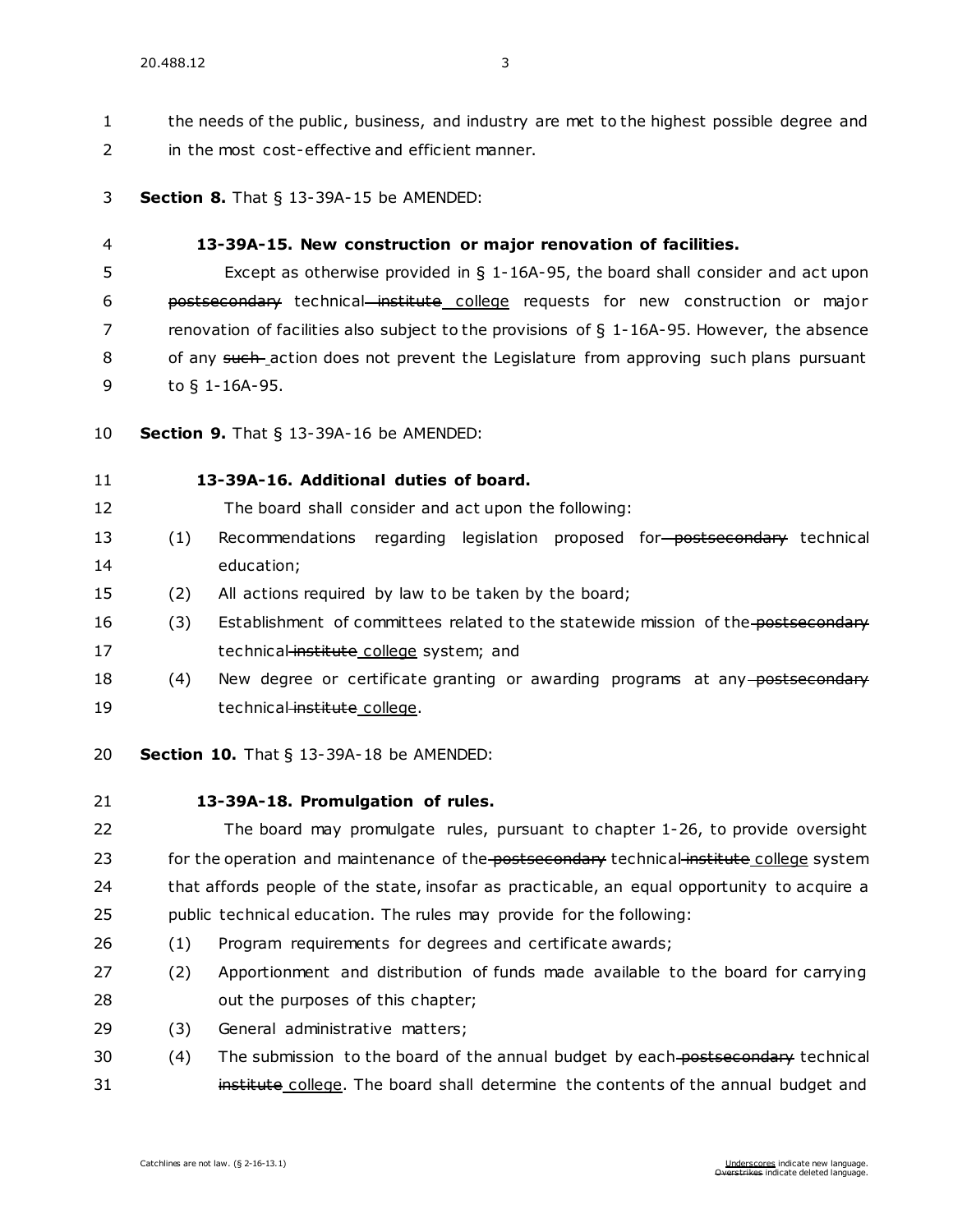shall provide that failure to comply with the rules may result in withholding of payments from federal and state funds;

- (5) The submission of plans of LEAs for new construction or major renovation of facilities eligible for reimbursement. The rules regarding these plans shall include a requirement that the LEA, by a written resolution, declare the LEA committed to begin construction if the budget of the board provides the matching funds;
- 7 (6) The promotion and coordination of-postsecondary career and technical education consistent with the purpose set forth in § [13-39A-42;](https://sdlegislature.gov/Statutes/Codified_Laws/DisplayStatute.aspx?Type=Statute&Statute=13-39A-42) and
- (7) The prevention of unwarranted duplication of programs.
- **Section 11.** [That § 13-39A-19 be AMENDED:](https://sdlegislature.gov/Statutes/Codified_Laws/DisplayStatute.aspx?Type=Statute&Statute=13-39A-19)
- 

### **[13-39A-19. S](https://sdlegislature.gov/Statutes/Codified_Laws/DisplayStatute.aspx?Type=Statute&Statute=13-39A-19)uccessor to Board of Education Standards on agreements.**

 The board shall be the lawful successor to the Board of Education Standards with respect to all rights, privileges, obligations and duties of the Board of Education Standards under and with respect to:

- (1) The lease purchase agreement dated as of August 1, 1988, between the health and educational facilities authority and the Board of Education Standards, as heretofore 17 amended or supplemented;
- (2) The four sublease agreements dated as of August 1, 1988, between the Board of Education Standards and, respectively, Mitchell School District [17-2,](https://sdlegislature.gov/Statutes/Codified_Laws/DisplayStatute.aspx?Type=Statute&Statute=17-2) Rapid City Area School District No. 51-4, Sioux Falls School District [49-5,](https://sdlegislature.gov/Statutes/Codified_Laws/DisplayStatute.aspx?Type=Statute&Statute=49-5) and Watertown School District No. [14-4,](https://sdlegislature.gov/Statutes/Codified_Laws/DisplayStatute.aspx?Type=Statute&Statute=14-4) each as heretofore amended or supplemented;
- (3) The first supplement to general pledge and escrow agreement between the treasurer, the Board of Education Standards, the health and educational facilities authority and the First National Bank in Sioux Falls, dated as of August 1, 1988, as amended and supplemented;
- (4) The fourth supplement to facility fee tuition collection and deposit agreement dated June 1, 1999, among the treasurer, the Board of Education Standards, the First National Bank in Sioux Falls and the school districts specified in subsection (2) or 29 their successors, as <del>such t</del>he agreement has been heretofore amended or supplemented from time to time; and
- (5) All other agreements related to the foregoing and with respect to career and technical education program revenue bonds issued from time to time by the health and educational facilities authority to finance property used by LEAs for any **postsecondary** technical institute college.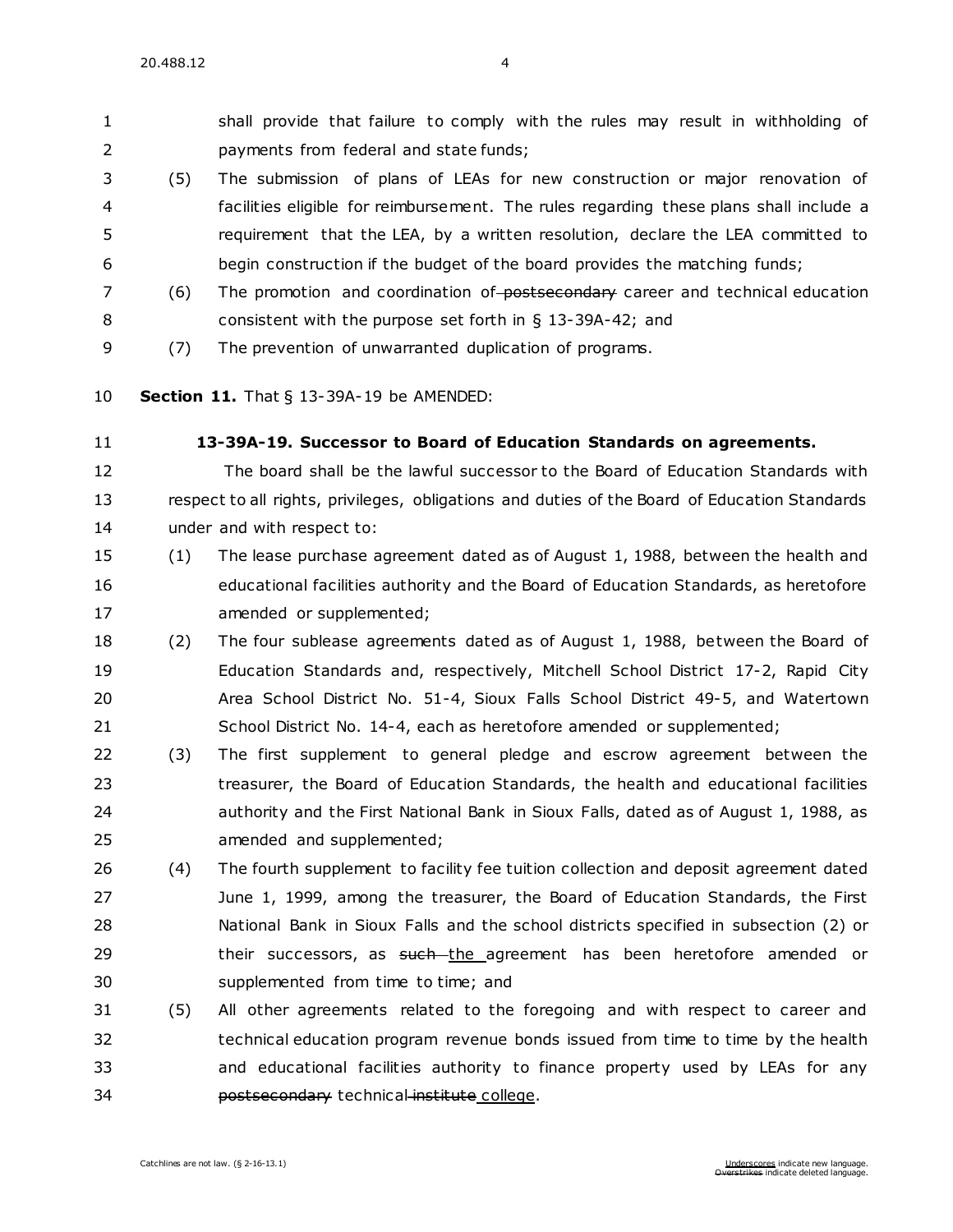1 The board shall succeed to and assume all of the obligations of the Board of Education 2 Standards with respect to all such the agreements and is bound by all of the obligations 3 and covenants of the Board of Education Standards in connection therewith, which 4 obligations and covenants are ratified and confirmed.

- 5 **Section 12.** [That § 13-39A-20 be AMENDED:](https://sdlegislature.gov/Statutes/Codified_Laws/DisplayStatute.aspx?Type=Statute&Statute=13-39A-20)
- 

### 6 **[13-39A-20. P](https://sdlegislature.gov/Statutes/Codified_Laws/DisplayStatute.aspx?Type=Statute&Statute=13-39A-20)erformance of agreements.**

7 The board may enter into and perform the agreements described in § [13-39A-19.](https://sdlegislature.gov/Statutes/Codified_Laws/DisplayStatute.aspx?Type=Statute&Statute=13-39A-19) 8 All bonds, notes or other evidences of indebtedness issued by the South Dakota Health 9 and Educational Facilities Authority to finance facilities for use as-postsecondary technical 10 institute college facilities and outstanding on July 1, 2017 are unaffected by the transfer 11 of functions from the Board of Education Standards to the board. No contract with respect 12 to the bonds is impaired by SL 2017, chapter 81 of the 2017 Session Laws.

13 **Section 13.** [That § 13-39A-21 be AMENDED:](https://sdlegislature.gov/Statutes/Codified_Laws/DisplayStatute.aspx?Type=Statute&Statute=13-39A-21)

14 **[13-39A-21. A](https://sdlegislature.gov/Statutes/Codified_Laws/DisplayStatute.aspx?Type=Statute&Statute=13-39A-21)pportionment and distribution of funds to LEAs.** 

15 The secretary shall apportion and distribute funds made available for 16 **bostsecondary** technical institutes colleges through a formula approved by the board to 17 the LEAs having jurisdiction over-postsecondary technical institutes colleges to assist in 18 maintaining and operating those schools. The use of the funds is subject to rules 19 promulgated by the board pursuant to  $\S$  [13-39A-18](https://sdlegislature.gov/Statutes/Codified_Laws/DisplayStatute.aspx?Type=Statute&Statute=13-39A-18) and in accordance with the approved 20 state plan for career and technical education. However, the formula approved by the board 21 may not reduce or increase the apportionment and distribution to any postsecondary 22 technical institute college as a result of any municipal, county, or LEA financial support.

23 **Section 14.** [That § 13-39A-22 be AMENDED:](https://sdlegislature.gov/Statutes/Codified_Laws/DisplayStatute.aspx?Type=Statute&Statute=13-39A-22)

### 24 **[13-39A-22. D](https://sdlegislature.gov/Statutes/Codified_Laws/DisplayStatute.aspx?Type=Statute&Statute=13-39A-22)istribution of funds to technical colleges.**

25 The department shall distribute funds to the-postsecondary technical institutes 26 colleges under the provisions of § [13-39A-21](https://sdlegislature.gov/Statutes/Codified_Laws/DisplayStatute.aspx?Type=Statute&Statute=13-39A-21) from money appropriated to the department 27 for that purpose, and from federal funds allotted to the State of South Dakota for that 28 purpose.

29 **Section 15.** [That § 13-39A-23 be AMENDED:](https://sdlegislature.gov/Statutes/Codified_Laws/DisplayStatute.aspx?Type=Statute&Statute=13-39A-23)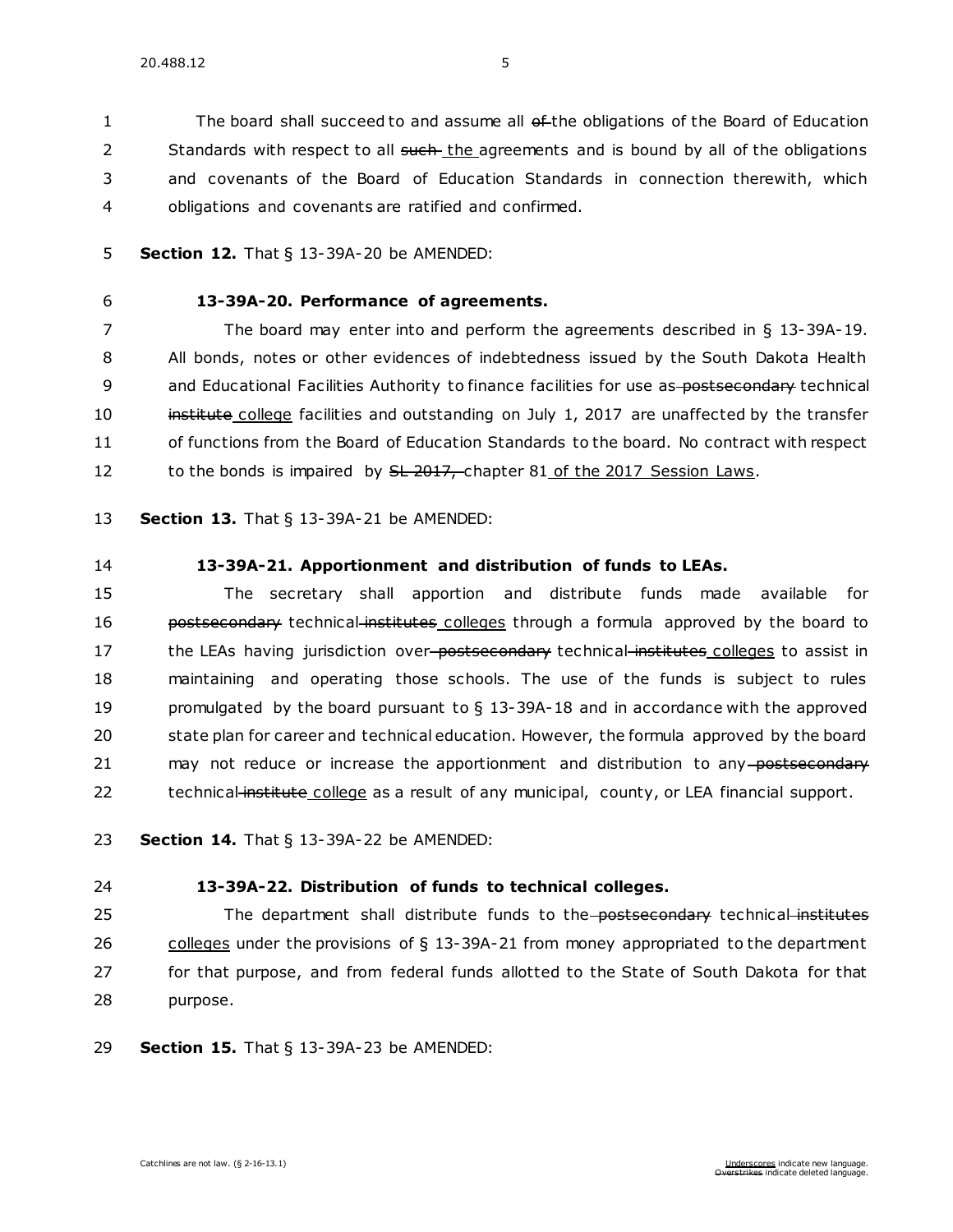### **[13-39A-23. S](https://sdlegislature.gov/Statutes/Codified_Laws/DisplayStatute.aspx?Type=Statute&Statute=13-39A-23)eparate accounting and funds by LEAs.**

2 Any LEA operating a-postsecondary technical institute college shall keep separate 3 the accounting and funds for the operation of the postsecondary technical college programs. The LEA shall deposit receipts, student fees, and income from state and federal 5 sources, as well as any other receipts incidental to the operation of the postsecondary 6 technical institute college, in any fund created pursuant to this chapter.

- **Section 16.** [That § 13-39A-27 be AMENDED:](https://sdlegislature.gov/Statutes/Codified_Laws/DisplayStatute.aspx?Type=Statute&Statute=13-39A-27)
- 

### **[13-39A-27. T](https://sdlegislature.gov/Statutes/Codified_Laws/DisplayStatute.aspx?Type=Statute&Statute=13-39A-27)echnical colleges facilities fund.**

 There is hereby created within the state treasury a trust fund on behalf of the board 10 known as the postsecondary technical institutes colleges facilities fund. The fund shall consist of any appropriation by the Legislature specifically designated for deposit in the fund and any other moneys designated for deposit in the fund, including any investment earnings. The state treasurer may create subfunds or accounts within the trust fund created in this section as the treasurer considers necessary. Any investment earnings in the fund may be transferred annually by the state treasurer to the tuition subaccount established in § [13-39A-28.](https://sdlegislature.gov/Statutes/Codified_Laws/DisplayStatute.aspx?Type=Statute&Statute=13-39A-28)

**Section 17.** [That § 13-39A-28 be AMENDED:](https://sdlegislature.gov/Statutes/Codified_Laws/DisplayStatute.aspx?Type=Statute&Statute=13-39A-28)

### **[13-39A-28. T](https://sdlegislature.gov/Statutes/Codified_Laws/DisplayStatute.aspx?Type=Statute&Statute=13-39A-28)uition subaccount.**

19 There is hereby created within the postsecondary technical institutes colleges facilities fund a tuition subaccount. The board may determine and require that all or any 21 portion of the tuition and other student fees payable to an LEA shall be deposited in the subaccount. No moneys may be disbursed from the tuition subaccount for any purpose 23 other than to pay lease rentals or other amounts owed in connection with:

 (1) Any facility originally leased to the Board of Regents but now utilized for career and 25 technical education if the facility is on the campus of a-postsecondary technical **institute college; and** 

 (2) Any lease-purchase agreement authorized in §§ [13-39A-24](https://sdlegislature.gov/Statutes/Codified_Laws/DisplayStatute.aspx?Type=Statute&Statute=13-39A-24) and [13-39A-25](https://sdlegislature.gov/Statutes/Codified_Laws/DisplayStatute.aspx?Type=Statute&Statute=13-39A-25) unless 28 the South Dakota Health and Educational Facilities authority Authority files with the state treasurer a certification that it has on deposit or there has otherwise been appropriated sufficient moneys to pay all amounts due or to become due within the next three months on all the lease-purchase agreements.

 No lease rentals on facilities described in subdivision (1) may be paid unless the board has approved the assumption of the former Board of Regents' lease obligations by the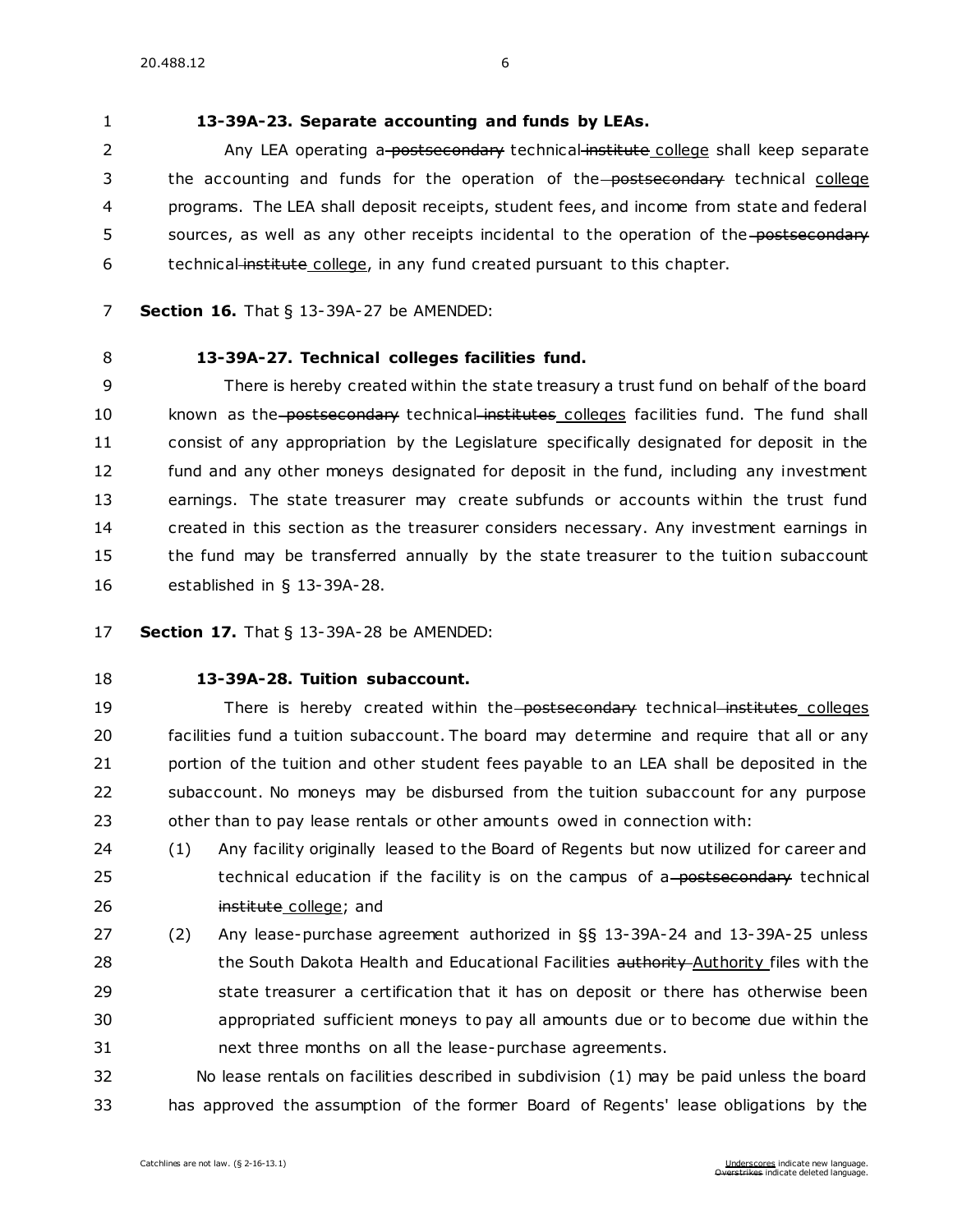1 tuition subaccount. Thereafter, the state treasurer shall retain in the postsecondary 2 technical institutes colleges facilities fund for future repair and improvement an amount

3 not to exceed ten percent of the fund, as the board directs.

4 **Section 18.** [That § 13-39A-29 be AMENDED:](https://sdlegislature.gov/Statutes/Codified_Laws/DisplayStatute.aspx?Type=Statute&Statute=13-39A-29)

#### 5 **[13-39A-29. T](https://sdlegislature.gov/Statutes/Codified_Laws/DisplayStatute.aspx?Type=Statute&Statute=13-39A-29)echnical college equipment fund.**

6 There is established a-postsecondary technical institute college equipment fund. 7 Any money in the postsecondary technical institute college equipment fund is continuously 8 appropriated to the board for distribution as provided in this section. The board shall 9 distribute the money to the postsecondary technical institutes colleges to purchase 10 equipment. Any equipment purchase shall be based upon priorities established by each 11 **postsecondary** technical institute college, approved by each postsecondary technical 12 institute's college's governing body, and approved by the board.

13 **Section 19.** [That § 13-39A-30 be AMENDED:](https://sdlegislature.gov/Statutes/Codified_Laws/DisplayStatute.aspx?Type=Statute&Statute=13-39A-30)

### 14 **[13-39A-30. P](https://sdlegislature.gov/Statutes/Codified_Laws/DisplayStatute.aspx?Type=Statute&Statute=13-39A-30)ayment of obligations under lease-purchase agreement.**

 All or any portion of the lease-purchase obligations under or in connection with any lease-purchase agreement authorized in §§ [13-39A-24](https://sdlegislature.gov/Statutes/Codified_Laws/DisplayStatute.aspx?Type=Statute&Statute=13-39A-24) and [13-39A-25](https://sdlegislature.gov/Statutes/Codified_Laws/DisplayStatute.aspx?Type=Statute&Statute=13-39A-25) may be paid or 17 discharged out of moneys available from the investment earnings on the postsecondary 18 technical institutes colleges trust fund or from any amounts on deposit in the tuition subaccount of the fund upon the determination by the board to pledge or otherwise transfer any amounts to the South Dakota Health and Educational Facilities Authority.

21 **Section 20.** [That § 13-39A-31 be AMENDED:](https://sdlegislature.gov/Statutes/Codified_Laws/DisplayStatute.aspx?Type=Statute&Statute=13-39A-31)

### 22 **[13-39A-31. P](https://sdlegislature.gov/Statutes/Codified_Laws/DisplayStatute.aspx?Type=Statute&Statute=13-39A-31)etition to establish technical college.**

23 Any LEA proposing to establish a postsecondary technical institute college after July 1, 2015, may petition the board pursuant to §§ [13-39A-32](https://sdlegislature.gov/Statutes/Codified_Laws/DisplayStatute.aspx?Type=Statute&Statute=13-39A-32) to [13-39A-34,](https://sdlegislature.gov/Statutes/Codified_Laws/DisplayStatute.aspx?Type=Statute&Statute=13-39A-34) inclusive. The board may conduct hearings, investigate school records, and secure other data 26 relating to the proposed-postsecondary technical institute college, the institute's college's geographical location, the demography and economy of the area, and any other facts 28 relating to the proposed-postsecondary technical-institute college that the board may consider appropriate. This section does not apply to a distinct separate LEA established pursuant to § [13-39A-35.](https://sdlegislature.gov/Statutes/Codified_Laws/DisplayStatute.aspx?Type=Statute&Statute=13-39A-35)

31 **Section 21.** [That § 13-39A-33 be AMENDED:](https://sdlegislature.gov/Statutes/Codified_Laws/DisplayStatute.aspx?Type=Statute&Statute=13-39A-33)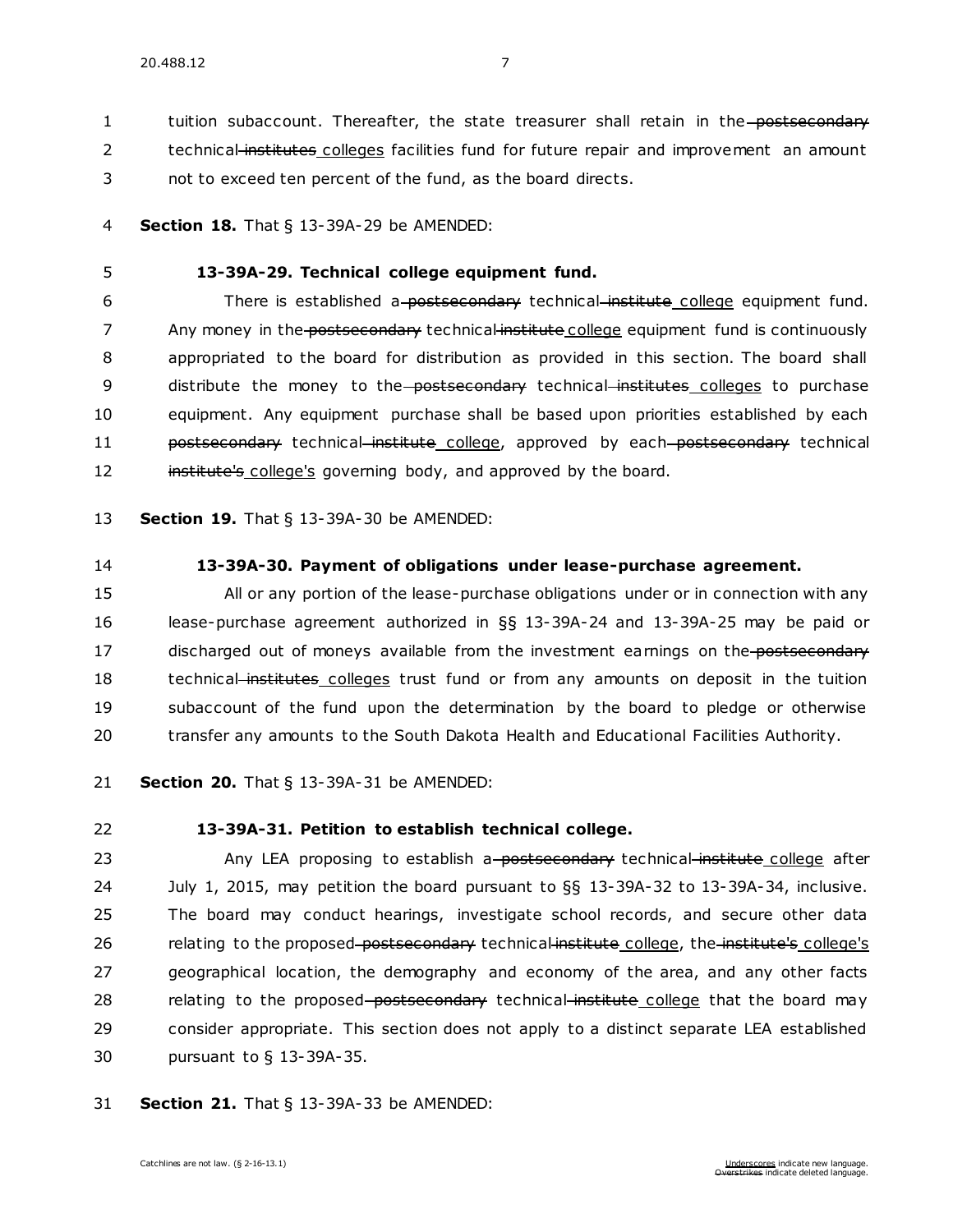### 1 **[13-39A-33. L](https://sdlegislature.gov/Statutes/Codified_Laws/DisplayStatute.aspx?Type=Statute&Statute=13-39A-33)egislative approval of petition.**

2 If the Legislature approves the petition by passing a joint resolution, an LEA may 3 operate a postsecondary technical institute college. If an LEA begins to operate a 4 postsecondary technical institute college without the approval required by this section, 5 that institute is ineligible for state career and technical education money.

- 6 **Section 22.** [That § 13-39A-35 be AMENDED:](https://sdlegislature.gov/Statutes/Codified_Laws/DisplayStatute.aspx?Type=Statute&Statute=13-39A-35)
- 

### 7 **[13-39A-35. P](https://sdlegislature.gov/Statutes/Codified_Laws/DisplayStatute.aspx?Type=Statute&Statute=13-39A-35)etition to establish technical college as distinct separate LEA.**

8 Any postsecondary technical institute college, school district LEA or school districts, 9 or any combination of them that established a-postsecondary technical institute college 10 before July 1, 2015, may file a petition with the board to establish the postsecondary 11 technical institute college as a distinct separate LEA, which shall be an LEA and a public 12 body under chapter [1-16A.](https://sdlegislature.gov/Statutes/Codified_Laws/DisplayStatute.aspx?Type=Statute&Statute=1-16A) The board shall approve the petition before the postsecondary 13 technical institute college may operate as a distinct separate LEA. Upon establishment of 14 a distinct separate LEA, the school district LEA shall assign to, and the newly established 15 distinct separate LEA shall expressly assume, all duties and powers and all rights, 16 covenants, and obligations concerning the postsecondary technical institute college, 17 including without limitation all rights, covenants and obligations of the school district in 18 connection with any lease purchase agreement or sublease authorized pursuant to §§ [13-](https://sdlegislature.gov/Statutes/Codified_Laws/DisplayStatute.aspx?Type=Statute&Statute=13-39A-24) 19 [39A-24](https://sdlegislature.gov/Statutes/Codified_Laws/DisplayStatute.aspx?Type=Statute&Statute=13-39A-24) t[o 13-39A-30,](https://sdlegislature.gov/Statutes/Codified_Laws/DisplayStatute.aspx?Type=Statute&Statute=13-39A-30) inclusive, and any and all instruments and other agreements related 20 thereto. Nothing in this section prohibits an agreement between the school district LEA 21 and the distinct separate LEA pursuant to chapter [1-24.](https://sdlegislature.gov/Statutes/Codified_Laws/DisplayStatute.aspx?Type=Statute&Statute=1-24) The distinct separate LEA 22 established pursuant to this section is not subject to §§ [13-39A-31](https://sdlegislature.gov/Statutes/Codified_Laws/DisplayStatute.aspx?Type=Statute&Statute=13-39A-31) to [13-39A-34,](https://sdlegislature.gov/Statutes/Codified_Laws/DisplayStatute.aspx?Type=Statute&Statute=13-39A-34) 23 inclusive.

24 **Section 23.** [That § 13-39A-38 be AMENDED:](https://sdlegislature.gov/Statutes/Codified_Laws/DisplayStatute.aspx?Type=Statute&Statute=13-39A-38)

### 25 **[13-39A-38. A](https://sdlegislature.gov/Statutes/Codified_Laws/DisplayStatute.aspx?Type=Statute&Statute=13-39A-38)ppointment of members.**

 After a member's initial term on the board of the distinct separate LEA is complete, 27 the board of the school district LEA, with input from trade and industry representatives in 28 the region and the postsecondary technical institute college president, shall continue to appoint the three board member positions whose initial terms were three years. After the distinct separate LEA board member's initial term is finished, the Governor shall appoint the three board members of the board whose initial terms were one year. After the distinct separate LEA board member's initial term is finished, the nine person distinct separate LEA board, with input from trade and industry representatives in the region and the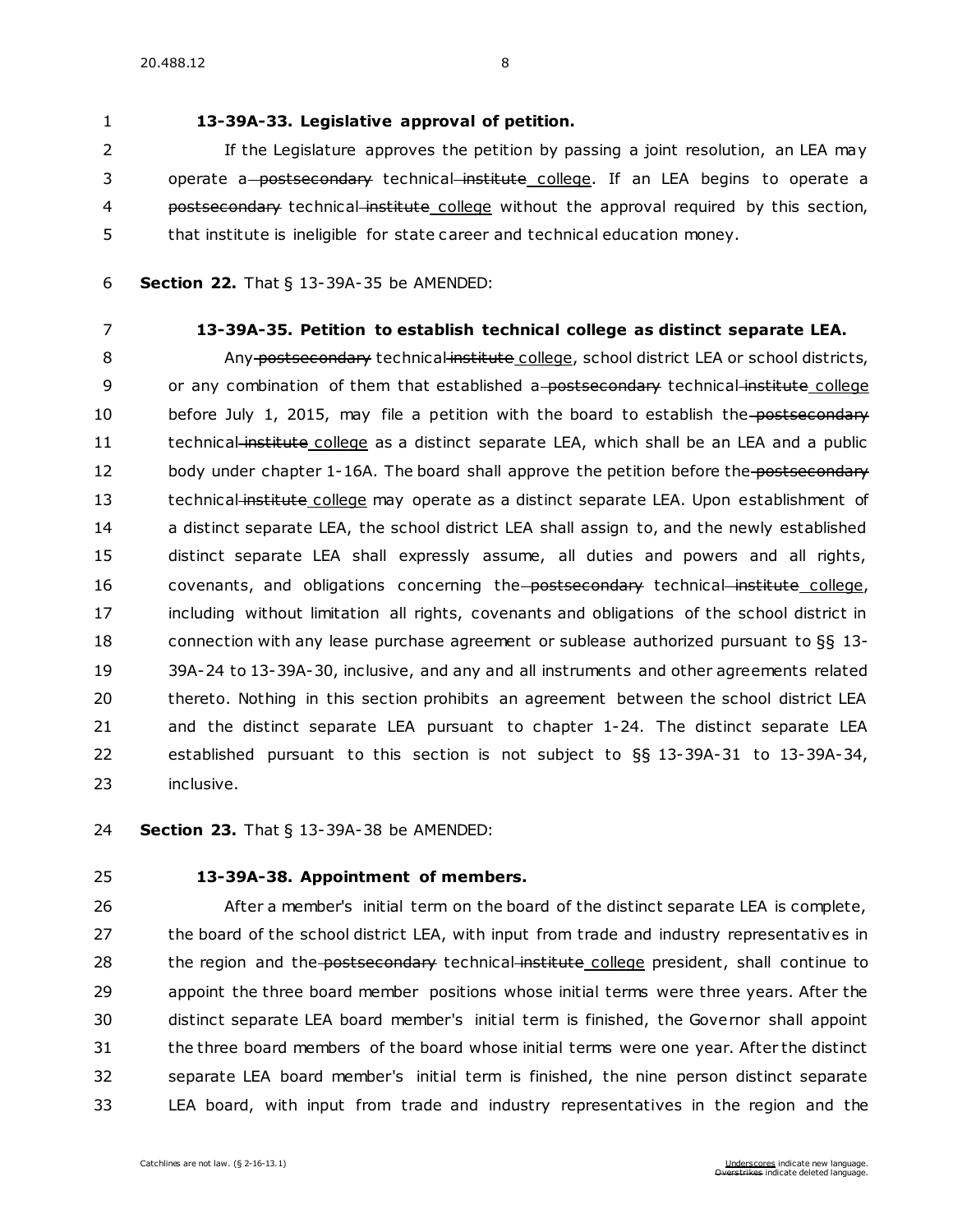1 postsecondary technical institute college president, shall appoint the three board members 2 of the board whose initial terms were two years.

#### 3 **Section 24.** [That § 13-39A-39 be AMENDED:](https://sdlegislature.gov/Statutes/Codified_Laws/DisplayStatute.aspx?Type=Statute&Statute=13-39A-39)

### 4 **[13-39A-39. C](https://sdlegislature.gov/Statutes/Codified_Laws/DisplayStatute.aspx?Type=Statute&Statute=13-39A-39)ontinuing contract and collective bargaining provisions not**  5 **applicable--Notice of nonrenewal.**

6 The continuing contract provisions set forth in chapter [13-43](https://sdlegislature.gov/Statutes/Codified_Laws/DisplayStatute.aspx?Type=Statute&Statute=13-43) and the collective 7 bargaining provisions set forth in chapters [3-18](https://sdlegislature.gov/Statutes/Codified_Laws/DisplayStatute.aspx?Type=Statute&Statute=3-18) and [60-9A](https://sdlegislature.gov/Statutes/Codified_Laws/DisplayStatute.aspx?Type=Statute&Statute=60-9A) do not apply to any person 8 performing work for a postsecondary technical institute college. However, the governing 9 board shall give at least sixty days written notice of the intent to nonrenew a year-to-year 10 contract with a contracted employee in a postsecondary technical institute college.

- 11 **Section 25.** [That § 13-39A-40 be AMENDED:](https://sdlegislature.gov/Statutes/Codified_Laws/DisplayStatute.aspx?Type=Statute&Statute=13-39A-40)
- 12 **[13-39A-40. C](https://sdlegislature.gov/Statutes/Codified_Laws/DisplayStatute.aspx?Type=Statute&Statute=13-39A-40)onfidentiality of student information.**

13 Each postsecondary technical institute college shall treat all information disclosed 14 pursuant to § [13-28-50](https://sdlegislature.gov/Statutes/Codified_Laws/DisplayStatute.aspx?Type=Statute&Statute=13-28-50) as confidential and subject to the same restrictions that apply to 15 personally identifiable information involving any student enrolled in a postsecondary 16 technical institute college.

- 17 **Section 26.** [That § 13-39A-41 be AMENDED:](https://sdlegislature.gov/Statutes/Codified_Laws/DisplayStatute.aspx?Type=Statute&Statute=13-39A-41)
- 18 **[13-39A-41. A](https://sdlegislature.gov/Statutes/Codified_Laws/DisplayStatute.aspx?Type=Statute&Statute=13-39A-41)dministrative rules not affected.**

19 Nothing in this chapter or chapter [13-39](https://sdlegislature.gov/Statutes/Codified_Laws/DisplayStatute.aspx?Type=Statute&Statute=13-39) may be construed as withdrawing 20 statutory authority for any administrative rule of the South Dakota Board of Education 21 Standards in effect on June 30, 2017, governing the operation of the postsecondary 22 technical institutes colleges.

23 **Section 27.** [That § 13-39A-42 be AMENDED:](https://sdlegislature.gov/Statutes/Codified_Laws/DisplayStatute.aspx?Type=Statute&Statute=13-39A-42)

#### 24 **[13-39A-42. S](https://sdlegislature.gov/Statutes/Codified_Laws/DisplayStatute.aspx?Type=Statute&Statute=13-39A-42)tate support of four technical colleges.**

- 25 The state shall support four-postsecondary technical institutes colleges:
- 26 (1) Lake Area Technical Institute College in Watertown, Codington County;
- 27 (2) Mitchell Technical-Institute College in Mitchell, Davison County;
- 28 (3) Southeast Technical Institute College in Sioux Falls, Minnehaha County; and
- 29 (4) Western Dakota Technical Institute College in Rapid City, Pennington County.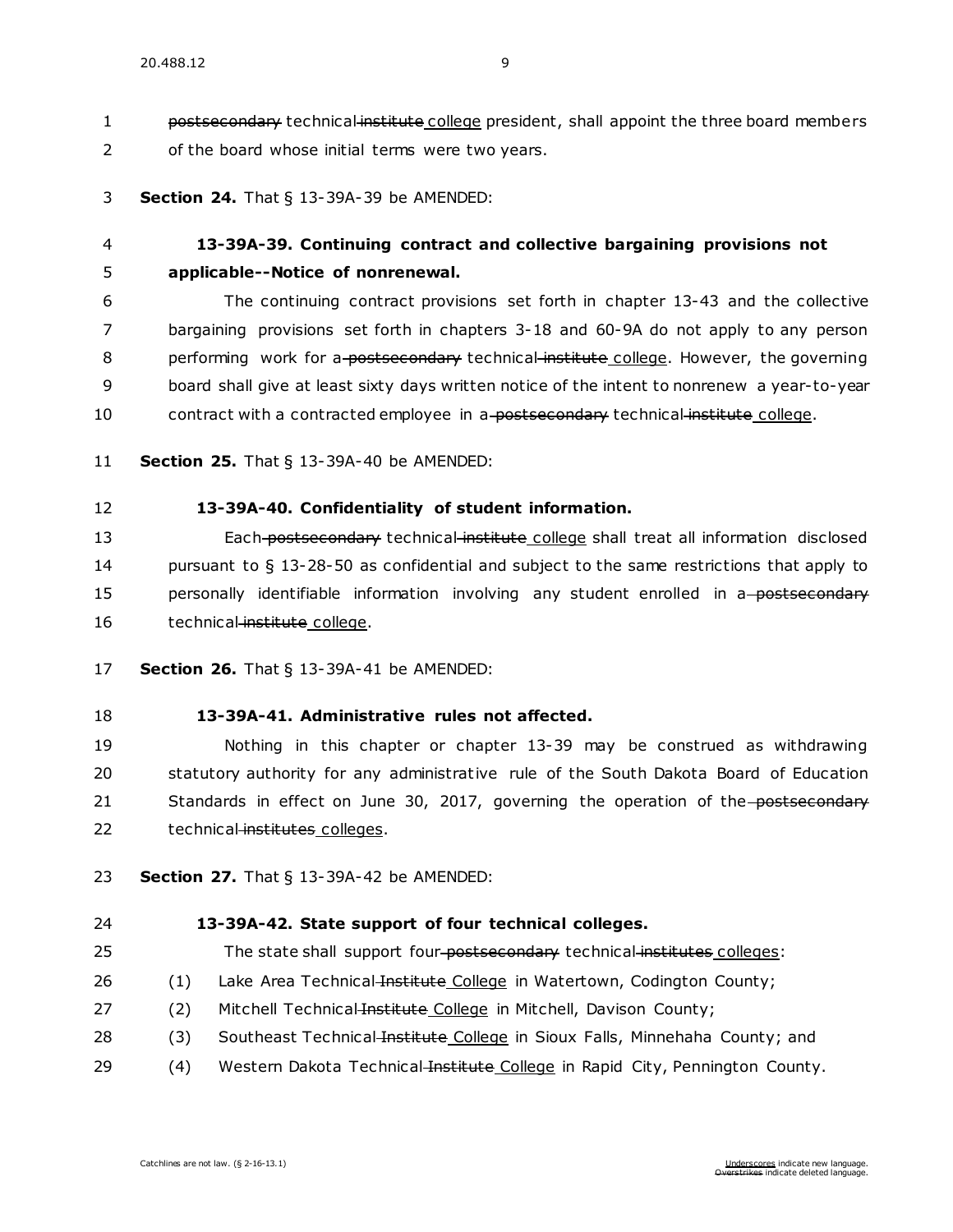1 The purpose of Lake Area Technical Institute College, Mitchell Technical Institute 2 College, Southeast Technical Institute College, and Western Dakota Technical Institute College is to deliver postsecondary career and technical education through the delivery of programs that result in the award of an Associate of Applied Science degree or certificate and the direct entry of graduates into skilled occupations.

**Section 28.** [That § 1-1-26 be AMENDED:](https://sdlegislature.gov/Statutes/Codified_Laws/DisplayStatute.aspx?Type=Statute&Statute=1-1-26)

### **[1-1-26. A](https://sdlegislature.gov/Statutes/Codified_Laws/DisplayStatute.aspx?Type=Statute&Statute=1-1-26)cceptance by state agencies or higher education facilities of matricula consular card as identification.**

9 No state agency, state supported university, or-postsecondary technical institute college may accept a matricula consular card or substantially similar document issued by 11 the Mexican Consulate as proof of identification for any purpose.

- **Section 29.** [That § 1-16A-93 be AMENDED:](https://sdlegislature.gov/Statutes/Codified_Laws/DisplayStatute.aspx?Type=Statute&Statute=1-16A-93)
- 

#### **[1-16A-93. P](https://sdlegislature.gov/Statutes/Codified_Laws/DisplayStatute.aspx?Type=Statute&Statute=1-16A-93)roposed issuance of obligations--Determination of board.**

 Any bonds, notes or other obligations of the authority that are payable out of receipts, rentals, and other payments made pursuant to lease purchase agreements with 16 the Western Dakota Technical Institute College, the Southeast Technical Institute College, 17 the Lake Area Technical Institute College, the Mitchell Technical Institute College, or the South Dakota Board of Technical Education under the authority of chapter [13-39A](https://sdlegislature.gov/Statutes/Codified_Laws/DisplayStatute.aspx?Type=Statute&Statute=13-39A) may only be issued if the Board of Technical Education determines, by the adoption of a resolution, that the estimated receipts, rentals, and other payments, including appropriations by the Legislature, student fee payments, or other balances or revenues pledged under the applicable bond indenture or similar agreement will not be less than one hundred three percent of the projected scheduled payments of principal and interest on all outstanding bonds which, for purposes of that determination shall include the proposed bonds to be issued and shall exclude any bonds to be refunded. Proposed issuance of obligations must comply with §§ [4-7-46](https://sdlegislature.gov/Statutes/Codified_Laws/DisplayStatute.aspx?Type=Statute&Statute=4-7-46) and [4-7-47.](https://sdlegislature.gov/Statutes/Codified_Laws/DisplayStatute.aspx?Type=Statute&Statute=4-7-47) In issuing additional bonds, the authority may conclusively rely upon the determination of the board.

**Section 30.** [That § 1-16A-95 be AMENDED:](https://sdlegislature.gov/Statutes/Codified_Laws/DisplayStatute.aspx?Type=Statute&Statute=1-16A-95)

### **[1-16A-95. I](https://sdlegislature.gov/Statutes/Codified_Laws/DisplayStatute.aspx?Type=Statute&Statute=1-16A-95)ssuance of additional obligations--Legislative approval.**

 The issuance of any additional bonds, notes, or other obligations of the authority that are payable out of receipts, rentals, and other payments made pursuant to lease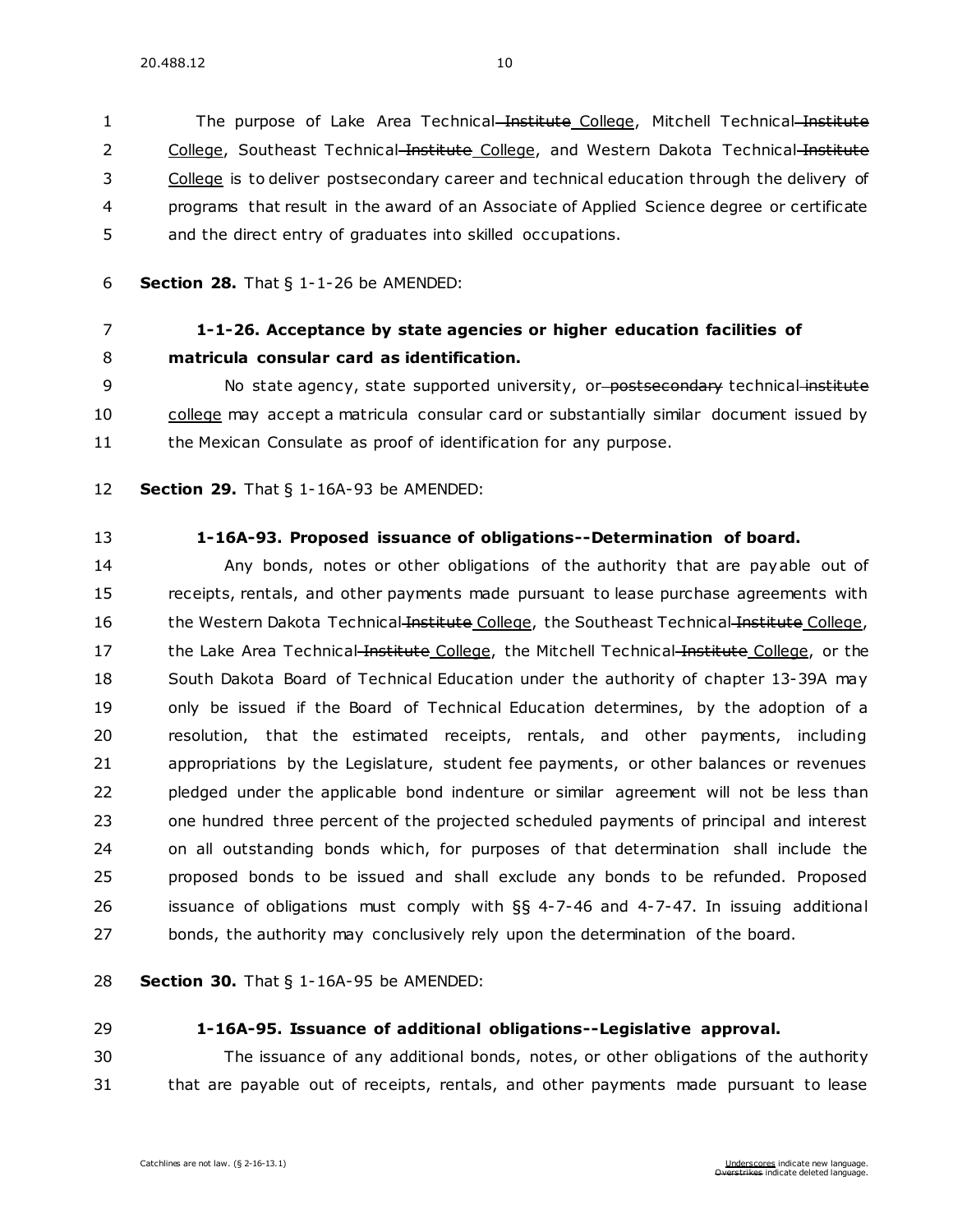1 purchase agreements with the Western Dakota Technical Institute College, the Southeast 2 Technical Institute College, the Lake Area Technical Institute College, the Mitchell Technical Institute College, or the South Dakota Board of Technical Education under the authority of chapter [13-39A](https://sdlegislature.gov/Statutes/Codified_Laws/DisplayStatute.aspx?Type=Statute&Statute=13-39A) shall be approved by the Legislature before issuance. The board shall approve the issuance of additional bonds, notes, or other obligations prior to issuance. The Legislature in accordance with §§ [1-16A-93](https://sdlegislature.gov/Statutes/Codified_Laws/DisplayStatute.aspx?Type=Statute&Statute=1-16A-93) and [1-16A-94](https://sdlegislature.gov/Statutes/Codified_Laws/DisplayStatute.aspx?Type=Statute&Statute=1-16A-94) and applicable administrative rules shall consider the board's analysis prior to authorizing any additional bonds, notes, or other obligations. The requirement, however, for approval by the Legislature before issuance does not apply to the issuance of bonds for the purposes of refinancing or refunding existing bonds, notes, or other obligations.

**Section 31.** [That § 1-16A-96 be AMENDED:](https://sdlegislature.gov/Statutes/Codified_Laws/DisplayStatute.aspx?Type=Statute&Statute=1-16A-96)

### **[1-16A-96. A](https://sdlegislature.gov/Statutes/Codified_Laws/DisplayStatute.aspx?Type=Statute&Statute=1-16A-96)ppropriation for payments pursuant to lease purchase agreements--Agreement dated August 1, 1988 ratified.**

 Any lease payments made to the authority pursuant to lease purchase agreement s 15 with the Western Dakota Technical Institute College, the Southeast Technical Institute 16 College, the Lake Area Technical Institute College, the Mitchell Technical Institute College, or the South Dakota Board of Technical Education under the authority of chapter [13-39A](https://sdlegislature.gov/Statutes/Codified_Laws/DisplayStatute.aspx?Type=Statute&Statute=13-39A) 18 shall be paid in part from an appropriation to be made by the Legislature in an amount that is equal to twenty-seven percent of the current year lease purchase agreement payments.

21 No provision of <del>SL 2017, chapter 81 of the 2017 Session Laws adversely affects any</del> of the covenants or other agreements of the South Dakota Board of Education or the secretary of education in the lease purchase agreement with the authority dated August 24 1, 1988, as amended and supplemented, for the benefit of the holders of any bonds issued 25 by the authority, and such covenants and agreements in the lease purchase agreement dated August 1, 1988, as amended and supplemented, are hereby ratified and confirmed.

- **Section 32.** [That § 1-55-1 be AMENDED:](https://sdlegislature.gov/Statutes/Codified_Laws/DisplayStatute.aspx?Type=Statute&Statute=1-55-1)
- **[1-55-1. D](https://sdlegislature.gov/Statutes/Codified_Laws/DisplayStatute.aspx?Type=Statute&Statute=1-55-1)efinitions.** 
	-
- Terms used in this chapter mean:
- (1) "Account receivable cycle," the period of time, not to exceed one hundred eighty days, during which the center may attempt to collect on a debt before the debt is forwarded to any collection agency in accordance with § [1-55-14;](https://sdlegislature.gov/Statutes/Codified_Laws/DisplayStatute.aspx?Type=Statute&Statute=1-55-14)
- (2) "Center," the obligation recovery center;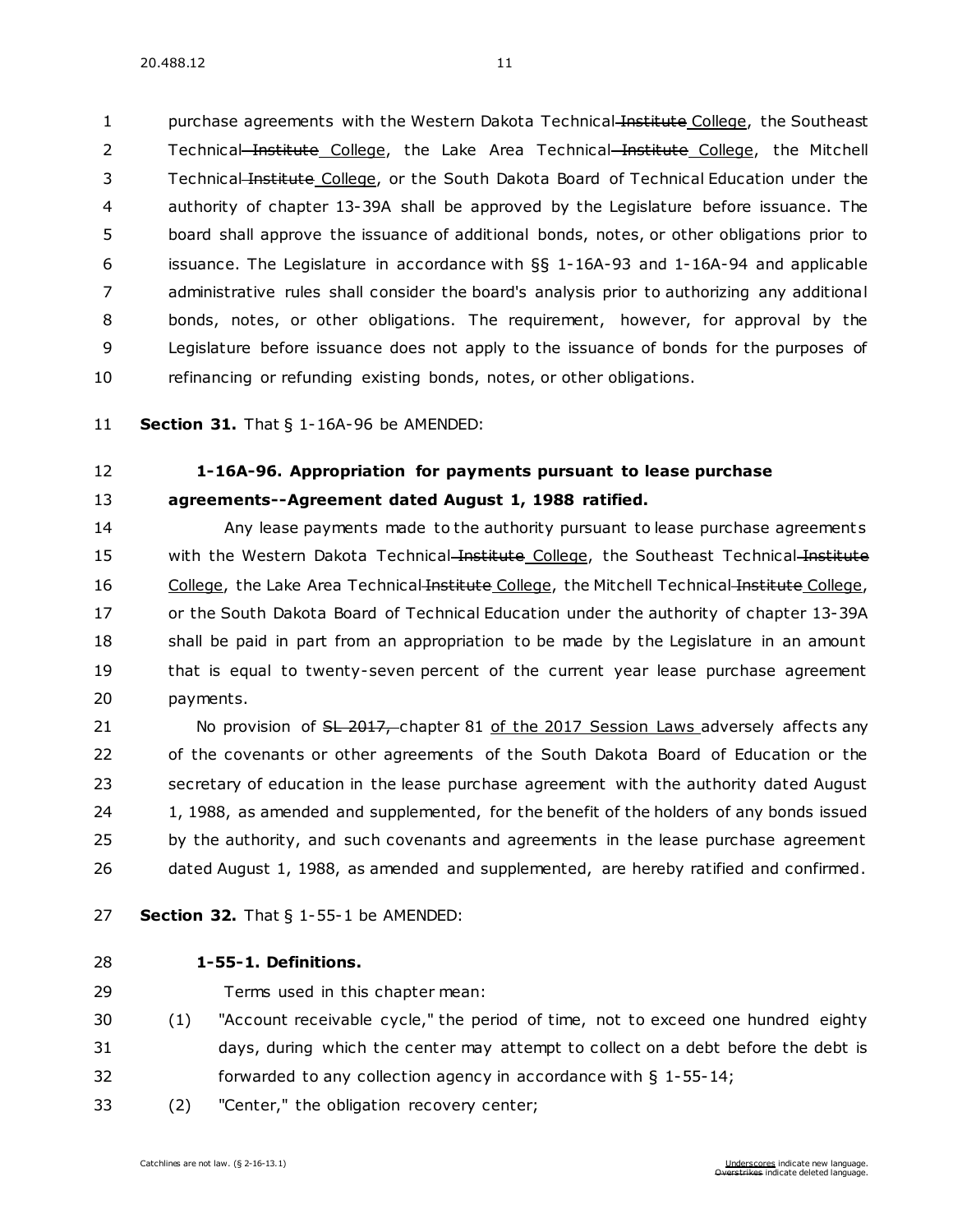20.488.12 12

 (3) "Debt," a legal obligation to pay money, including any principal, any interest t hat has accrued or will accrue until the debt is paid, any penalties, any costs, and any other charges permitted by law. The term also includes any obligation of any kind referred to the center for collection by any agency of the state, the Unified Judicial 5 System, the Board of Regents, a postsecondary technical institute college supported 6 by the state under  $\S$  [13-39A-42,](https://sdlegislature.gov/Statutes/Codified_Laws/DisplayStatute.aspx?Type=Statute&Statute=13-39A-42) or a constitutional office;

- (4) "Debtor," a person who is indebted to the state or a state agency for any delinquent accounts, charges, fees, loans, taxes, or other indebtedness due the state, or any person that owes any obligation being collected by the center;
- (5) "Bad debt," any debt due an agency of the state, the Board of Regent's system, any **postsecondary technical institute college supported by the state under § [13-39A-](https://sdlegislature.gov/Statutes/Codified_Laws/DisplayStatute.aspx?Type=Statute&Statute=13-39A-42)** [42,](https://sdlegislature.gov/Statutes/Codified_Laws/DisplayStatute.aspx?Type=Statute&Statute=13-39A-42) or a constitutional office that is no longer subject to an administrative appeal or judicial review following an administrative appeal, or any costs, fines, fees, or restitution ordered in any adult criminal proceeding through the Unified Judicial System no longer subject to direct appeal under § [23A-32-2;](https://sdlegislature.gov/Statutes/Codified_Laws/DisplayStatute.aspx?Type=Statute&Statute=23A-32-2)
- (6) "Final notification," the notification provided by § [1-55-7;](https://sdlegislature.gov/Statutes/Codified_Laws/DisplayStatute.aspx?Type=Statute&Statute=1-55-7) and
- (7) "Referring entity," the entity referring the debt to the state obligation recovery center for collection.

**Section 33.** [That § 1-55-6 be AMENDED:](https://sdlegislature.gov/Statutes/Codified_Laws/DisplayStatute.aspx?Type=Statute&Statute=1-55-6)

- **[1-55-6. U](https://sdlegislature.gov/Statutes/Codified_Laws/DisplayStatute.aspx?Type=Statute&Statute=1-55-6)se during account receivable cycle.**  The center may be used during the account receivable cycle by: (1) Any agency of the state to collect bad debt owed to the agency;
- (2) The Unified Judicial System to collect any costs, fines, fees, or restitution, constituting final debt, ordered in any adult criminal proceeding;
- (3) The Board of Regents to collect any final debt owed within the Board of Regents' system;
- 27 (4) Any-postsecondary technical institute college supported by the state under § [13-](https://sdlegislature.gov/Statutes/Codified_Laws/DisplayStatute.aspx?Type=Statute&Statute=13-39A-42) [39A-42](https://sdlegislature.gov/Statutes/Codified_Laws/DisplayStatute.aspx?Type=Statute&Statute=13-39A-42) to collect any final debt owed within the postsecondary technical institute college system; and
- (5) Any constitutional office to collect final debt owed to the constitutional office.
- **Section 34.** [That § 7-18-34 be AMENDED:](https://sdlegislature.gov/Statutes/Codified_Laws/DisplayStatute.aspx?Type=Statute&Statute=7-18-34)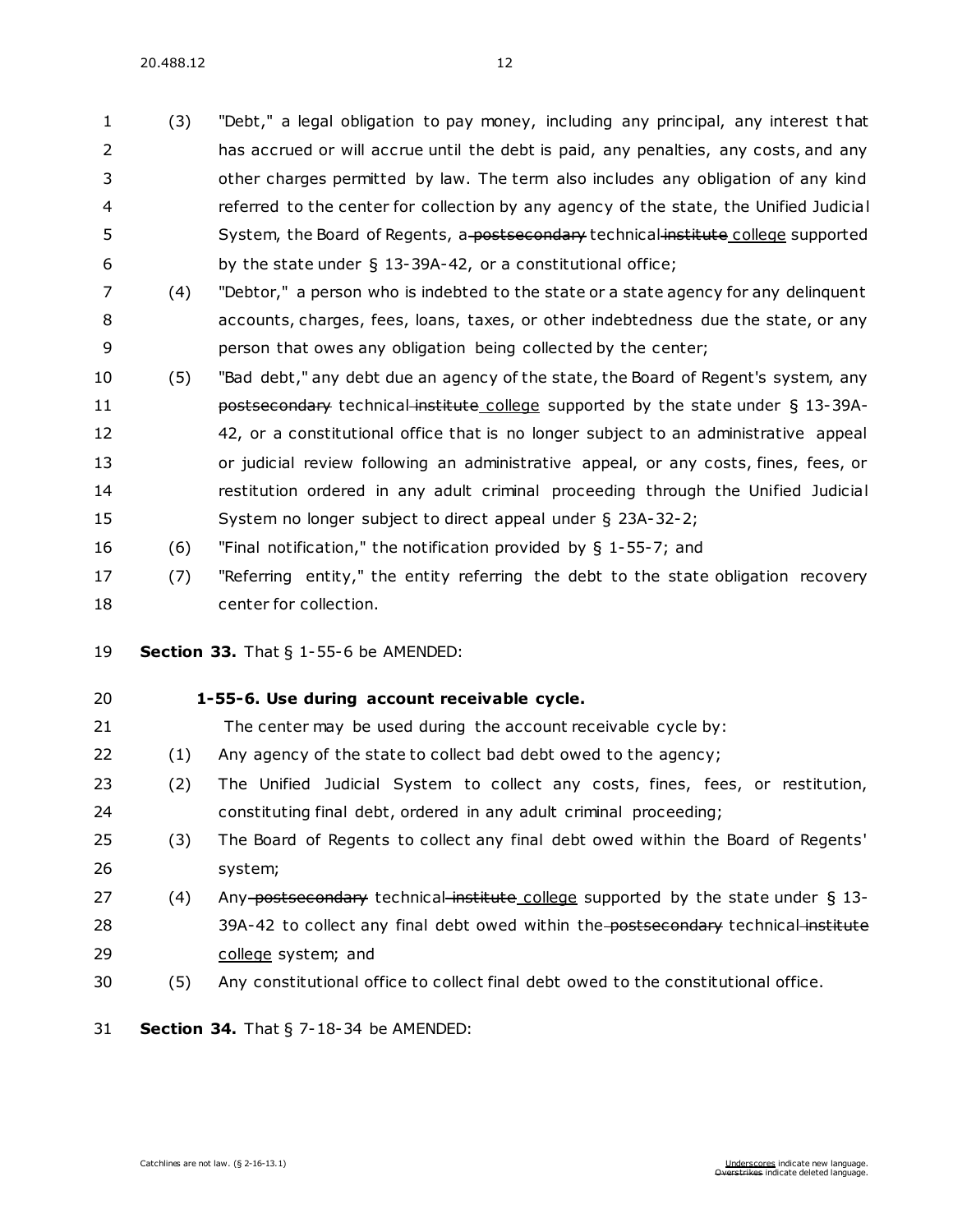**[7-18-34. C](https://sdlegislature.gov/Statutes/Codified_Laws/DisplayStatute.aspx?Type=Statute&Statute=7-18-34)ontributions to technical colleges.** 

 Any county of this state may, through its county commissioners, contribute sums 3 of money to provide general operating and capital support to any postsecondary technical 4 institute college and other career and technical education purposes. The funds necessary to execute this section may be appropriated from the county general fund, the capital outlay fund, or both.

- **Section 35.** [That § 9-21-33 be AMENDED:](https://sdlegislature.gov/Statutes/Codified_Laws/DisplayStatute.aspx?Type=Statute&Statute=9-21-33)
- **[9-21-33. C](https://sdlegislature.gov/Statutes/Codified_Laws/DisplayStatute.aspx?Type=Statute&Statute=9-21-33)ontributions to technical colleges.**

 The governing body of a municipality may contribute sums of money to provide 10 general operating and capital support to any postsecondary technical institute college and other career and technical education purposes. The funds necessary to execute this section 12 may be appropriated–out of from the municipal general fund, the capital outlay fund, or both.

**Section 36.** [That § 13-1-61 be AMENDED:](https://sdlegislature.gov/Statutes/Codified_Laws/DisplayStatute.aspx?Type=Statute&Statute=13-1-61)

- **[13-1-61. A](https://sdlegislature.gov/Statutes/Codified_Laws/DisplayStatute.aspx?Type=Statute&Statute=13-1-61)nnual report--Outcomes of licensure and certification**
- **examinations.**

 If any department, board, or commission of the state administers a licensure or certification examination to any person who completes a degree program or a training 19 program at a public-postsecondary technical institute college in the state, the department, board, or commission shall annually report to the Board of Technical Education and the Department of Labor and Regulation the following:

- (1) The number of persons who completed a degree program or training program at 23 each public postsecondary technical institute college in the state and to whom the department, board, or commission administered a licensure or certification examination during that year; and
- (2) The number of persons in subdivision (1) who successfully passed the licensure or certification examination, including any subparts of any licensure or certification process.

**Section 37.** [That § 13-1-63 be AMENDED:](https://sdlegislature.gov/Statutes/Codified_Laws/DisplayStatute.aspx?Type=Statute&Statute=13-1-63)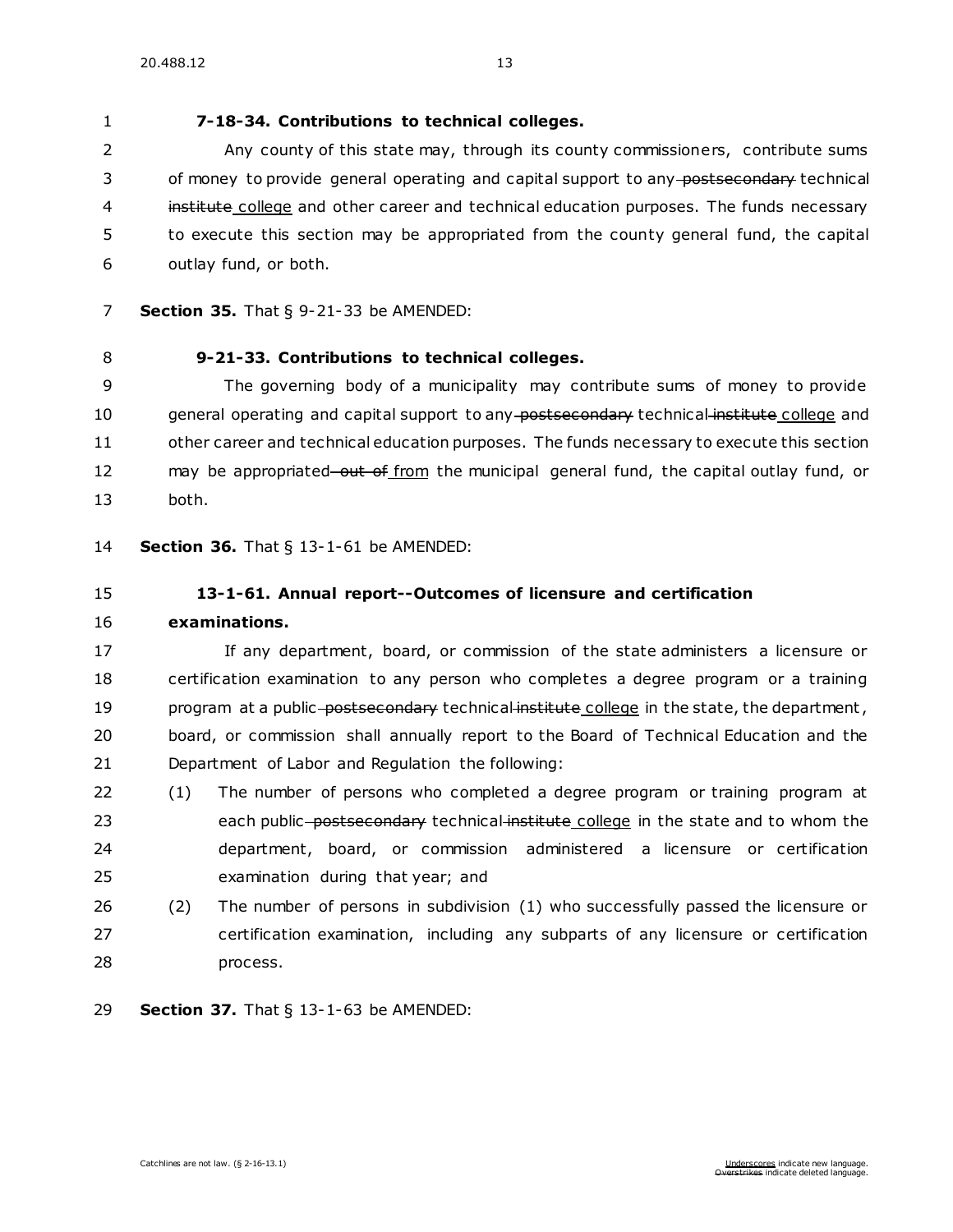### **[13-1-63. J](https://sdlegislature.gov/Statutes/Codified_Laws/DisplayStatute.aspx?Type=Statute&Statute=13-1-63)ob placement outcomes.**

 The Department of Labor and Regulation shall annually work with the Board of Regents to determine the job placement outcomes for those persons completing a degree program at an institution under the control of the Board of Regents. The department shall also annually work with the Board of Technical Education to determine the job placement outcomes for those persons completing a degree program or training program at a public 7 postsecondary technical institute college in the state.

#### **Section 38.** [That § 13-10-12 be AMENDED:](https://sdlegislature.gov/Statutes/Codified_Laws/DisplayStatute.aspx?Type=Statute&Statute=13-10-12)

## **[13-10-12. C](https://sdlegislature.gov/Statutes/Codified_Laws/DisplayStatute.aspx?Type=Statute&Statute=13-10-12)riminal background investigation--Prospective employees, technical college instructors, and student teachers--Temporary employment pending results.**

 Each person over eighteen years of age hired by a school district shall submit to a criminal background investigation, by means of fingerprint checks by the Division of Criminal Investigation and the Federal Bureau of Investigation. The school district shall submit completed fingerprint cards to the Division of Criminal Investigation before the prospective new employee enters into service. If no disqualifying record is identified at the state level, the fingerprints shall be forwarded by the Division of Criminal Investigation 18 to the Federal Bureau of Investigation for a national criminal history record check. Any person whose employment is subject to the requirements of this section may enter into service on a temporary basis pending receipt of results of the criminal background investigation. The employing school district may, without liability, withdraw its offer of employment or terminate the temporary employment without notice if the report reveals a disqualifying record. The employing school district may pay any fees charged for the cost of fingerprinting or the criminal background investigation for any person whose employment is subject to the requirements of this section. Any person hired to officiate, judge, adjudicate, or referee a public event sponsored by a school district is not required to submit to a criminal background investigation as required in this section. In addition, 28 any instructor employed by a-postsecondary technical institute college is required to submit to a criminal background investigation as required in this section at the time of initial employment.

 The criminal investigation required by this section with respect to a student teacher completing requirements for teacher certification shall be conducted by the school district. A criminal background investigation, of a student teacher, conducted by a school district may be provided to any other school in which the student engages in student teaching.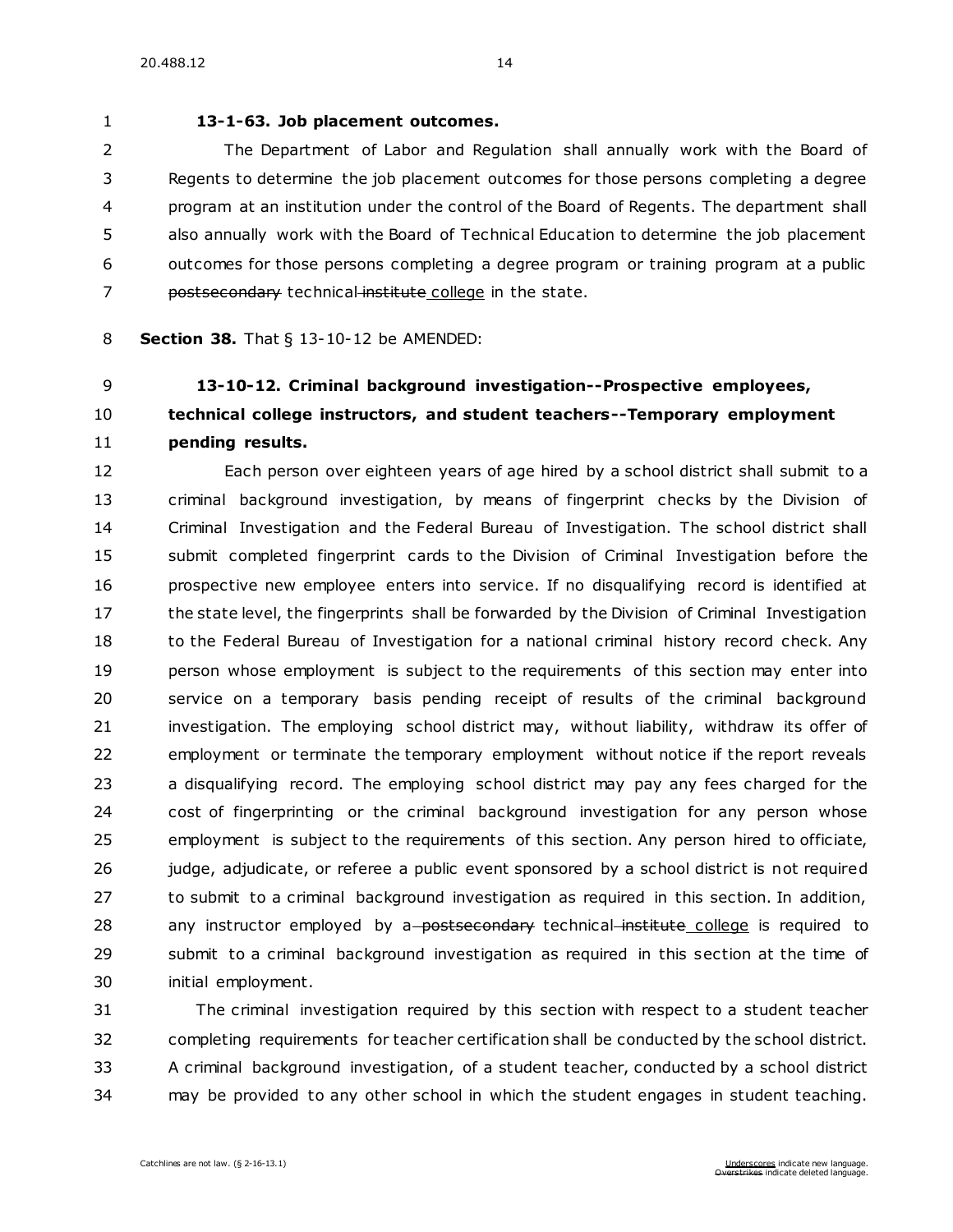The school district conducting the criminal background investigation of a student teacher

may rely upon the results of that investigation for employment of that person as an

employee of the district.

### **Section 39.** [That § 13-16-3 be AMENDED:](https://sdlegislature.gov/Statutes/Codified_Laws/DisplayStatute.aspx?Type=Statute&Statute=13-16-3)

### **[13-16-3. G](https://sdlegislature.gov/Statutes/Codified_Laws/DisplayStatute.aspx?Type=Statute&Statute=13-16-3)eneral fund defined.**

 The general fund of the school district is a fund provided by law to meet all the operational costs of the school district, excluding capital outlay fund and special education fund expenditures pursuant to § [13-13-37,](https://sdlegislature.gov/Statutes/Codified_Laws/DisplayStatute.aspx?Type=Statute&Statute=13-13-37) and to redeem all outstanding warrants against the general fund. Notwithstanding the provisions of § [13-16-6,](https://sdlegislature.gov/Statutes/Codified_Laws/DisplayStatute.aspx?Type=Statute&Statute=13-16-6) the general fund may be used to purchase or lease computer hardware and software. The general fund 11 may be used to support a-postsecondary technical institute college and other career and technical education purposes.

**Section 40.** [That § 13-28-37 be AMENDED:](https://sdlegislature.gov/Statutes/Codified_Laws/DisplayStatute.aspx?Type=Statute&Statute=13-28-37)

### **[13-28-37. P](https://sdlegislature.gov/Statutes/Codified_Laws/DisplayStatute.aspx?Type=Statute&Statute=13-28-37)ostsecondary enrollment--Course credit--Failing grade**

**eliminates eligibility.** 

 Any student in grades nine, ten, eleven, or twelve may apply to an institution of 17 higher education or a-postsecondary technical institute college as a special student in a 18 course or courses offered at the institution of higher education or postsecondary technical 19 institute college. The institution of higher education or postsecondary technical institute 20 college shall set admission standards and tuition rates. The student shall obtain the school district's approval of the postsecondary course or courses prior to enrolling. If, however, the student is enrolled in a nonpublic school or a tribal school, the student shall obtain approval of the postsecondary course or courses from the nonpublic school or the tribal school prior to enrolling, and if the student is receiving alternative instruction pursuant to § [13-27-3,](https://sdlegislature.gov/Statutes/Codified_Laws/DisplayStatute.aspx?Type=Statute&Statute=13-27-3) the student shall obtain approval of the postsecondary course or courses prior 26 to enrolling from the provider of the alternative instruction. If approved, the student shall receive full credit toward high school graduation as well as postsecondary credit for each postsecondary course. The school district shall record each course under this section on the student's transcript and shall use each course score to calculate academic standing.

 If a failing final course grade is received in a postsecondary course under this section, the student receiving the failure is no longer eligible to enroll for postsecondary courses under this section absent a showing of good cause.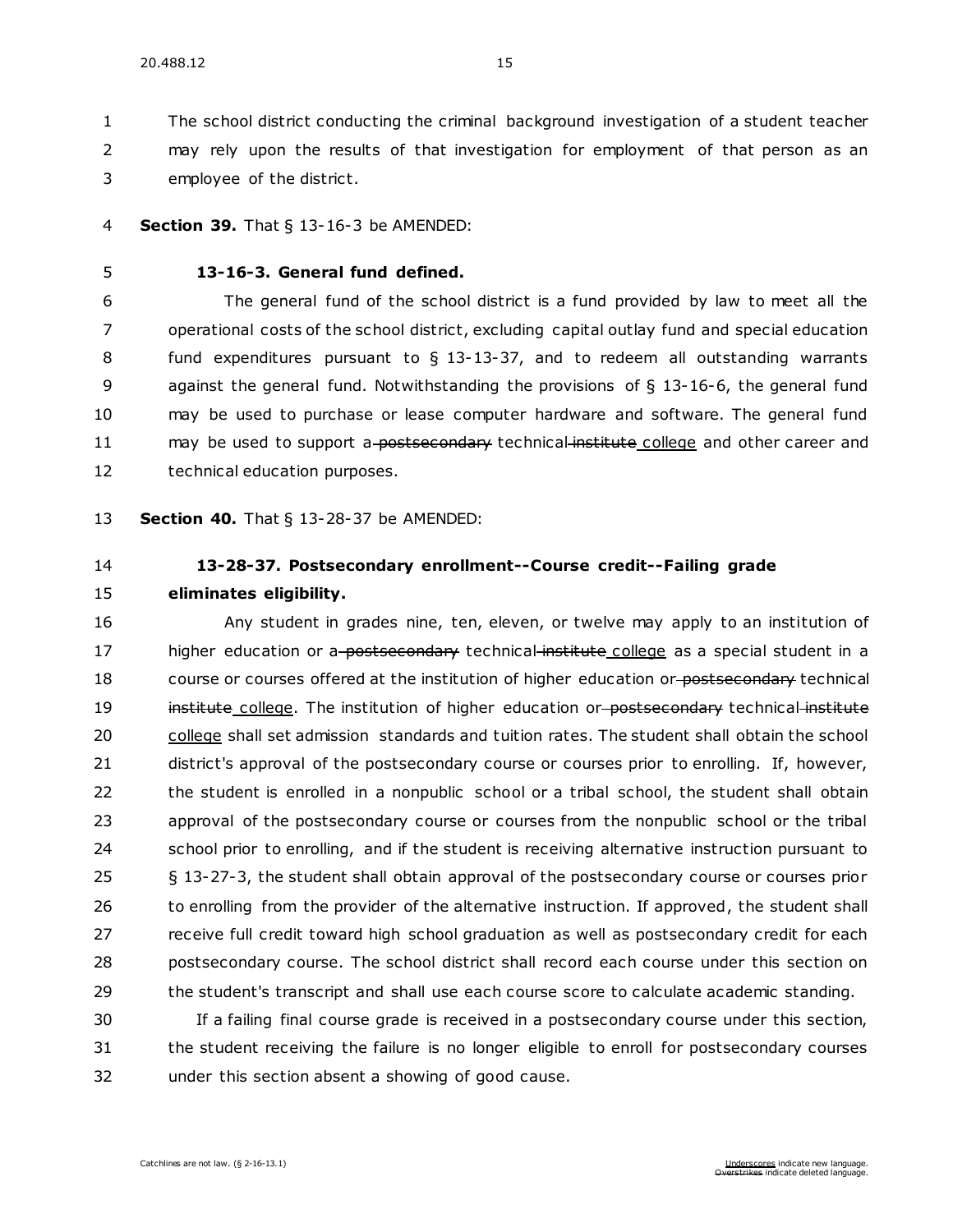#### **Section 41.** [That § 13-28-37.1 be AMENDED:](https://sdlegislature.gov/Statutes/Codified_Laws/DisplayStatute.aspx?Type=Statute&Statute=13-28-37.1)

### **[13-28-37.1. S](https://sdlegislature.gov/Statutes/Codified_Laws/DisplayStatute.aspx?Type=Statute&Statute=13-28-37.1)tate subsidized high school dual credit program--Tuition rate-- Payment of tuition and costs.**

 A state subsidized high school dual credit program shall be established for any student in grades eleven or twelve. The public institution of higher education or **postsecondary** technical institute college offering the credit shall set the admission standards. A participating institution shall regularly submit course availability, enrollment , and completion data to the Department of Education.

 The Board of Regents shall set a high school dual credit tuition rate equivalent to forty- three percent of the undergraduate off-campus tuition rate. The student taking the course shall pay an amount equal to thirty-three and three tenths percent of the total high school dual credit tuition rate and a school district may pay any portion of the student's share. The state shall pay an amount equal to sixty-six and seven tenths percent of the total high school dual credit tuition rate. No public institution of higher education or **postsecondary** technical institute college offering the credit may require any additional fees.

 The student is responsible for any other costs involved with attending a postsecondary institution. For the purposes of this section, the term, undergraduate off -campus tuition rate, means the per-credit rate, as set by the Board of Regents, that was in effect on January first of the previous fiscal year.

**Section 42.** [That § 13-28-50 be AMENDED:](https://sdlegislature.gov/Statutes/Codified_Laws/DisplayStatute.aspx?Type=Statute&Statute=13-28-50)

## **[13-28-50. S](https://sdlegislature.gov/Statutes/Codified_Laws/DisplayStatute.aspx?Type=Statute&Statute=13-28-50)chool districts to provide student mailing lists to Board of Regents and technical colleges--Use in providing post-secondary school information--Exception.**

 By November first each year, each school district shall provide a list of students by name in grades seven to twelve, inclusive, together with their mailing addresses, to the 27 executive director of the Board of Regents and to each-postsecondary technical institute 28 college located in the state. The board and each postsecondary technical institute college shall use the information to inform the parents and guardians of any such student in any public middle school and high school about the courses needed to prepare for postsecondary-level work and about the benefits of such preparation. However, no school district may forward the name of any student whose parent has directed that the school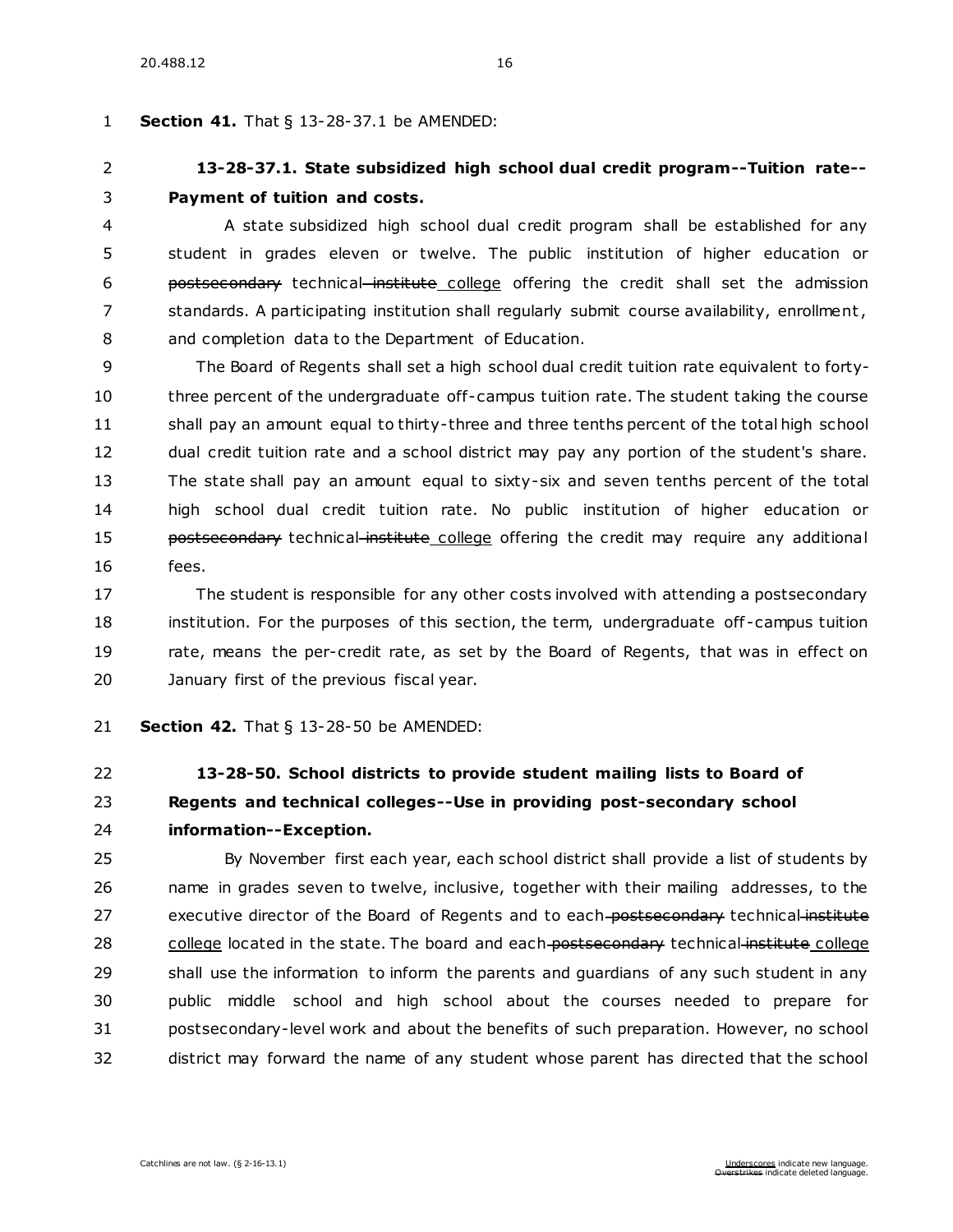district not release directory information about the student. The board shall provide a format through which the information may be submitted.

#### **Section 43.** [That § 13-33-29 be AMENDED:](https://sdlegislature.gov/Statutes/Codified_Laws/DisplayStatute.aspx?Type=Statute&Statute=13-33-29)

### **[13-33-29. G](https://sdlegislature.gov/Statutes/Codified_Laws/DisplayStatute.aspx?Type=Statute&Statute=13-33-29)ranting of credit for distance learning courses not offered by South Dakota Virtual School prohibited--Exceptions.**

 No school district may grant credit for any course successfully completed through distance learning as defined in § [13-33-20](https://sdlegislature.gov/Statutes/Codified_Laws/DisplayStatute.aspx?Type=Statute&Statute=13-33-20) unless the course is offered through the South Dakota Virtual School.

 However, a school district may grant credit for a distance learning course offered through an entity other than the South Dakota Virtual School if any of the following conditions apply:

(1) The course is provided through an agreement among accredited school districts;

13 (2) The course is a university or-postsecondary technical institute college course taken by a student who is dually enrolled pursuant to the provisions of § [13-28-37;](https://sdlegislature.gov/Statutes/Codified_Laws/DisplayStatute.aspx?Type=Statute&Statute=13-28-37)

- (3) The course was previously taken through an accredited high school or other accredited provider by a student who subsequently transferred into the school district; or
- (4) The course is not available through the South Dakota Virtual School and is pre-approved by the secretary of education.

**Section 44.** [That § 13-39-1.2 be AMENDED:](https://sdlegislature.gov/Statutes/Codified_Laws/DisplayStatute.aspx?Type=Statute&Statute=13-39-1.2)

- **[13-39-1.2. D](https://sdlegislature.gov/Statutes/Codified_Laws/DisplayStatute.aspx?Type=Statute&Statute=13-39-1.2)efinitions.**
- Terms used in this chapter, mean:
- (1) "Career and technical education," a contextual education model that employs career clusters and programs of study in preparing highly skilled students for success in postsecondary education and in-demand careers;
- (2) "Career clusters," a distinct grouping of occupations and industries based on the 27 knowledge and skills they require;
- (3) "Center board," the governing body of a multidistrict, career and technical academy;
- (4) "Department," the Department of Education;

 (5) "Director," the person at the Department of Education responsible for the administration of career and technical education;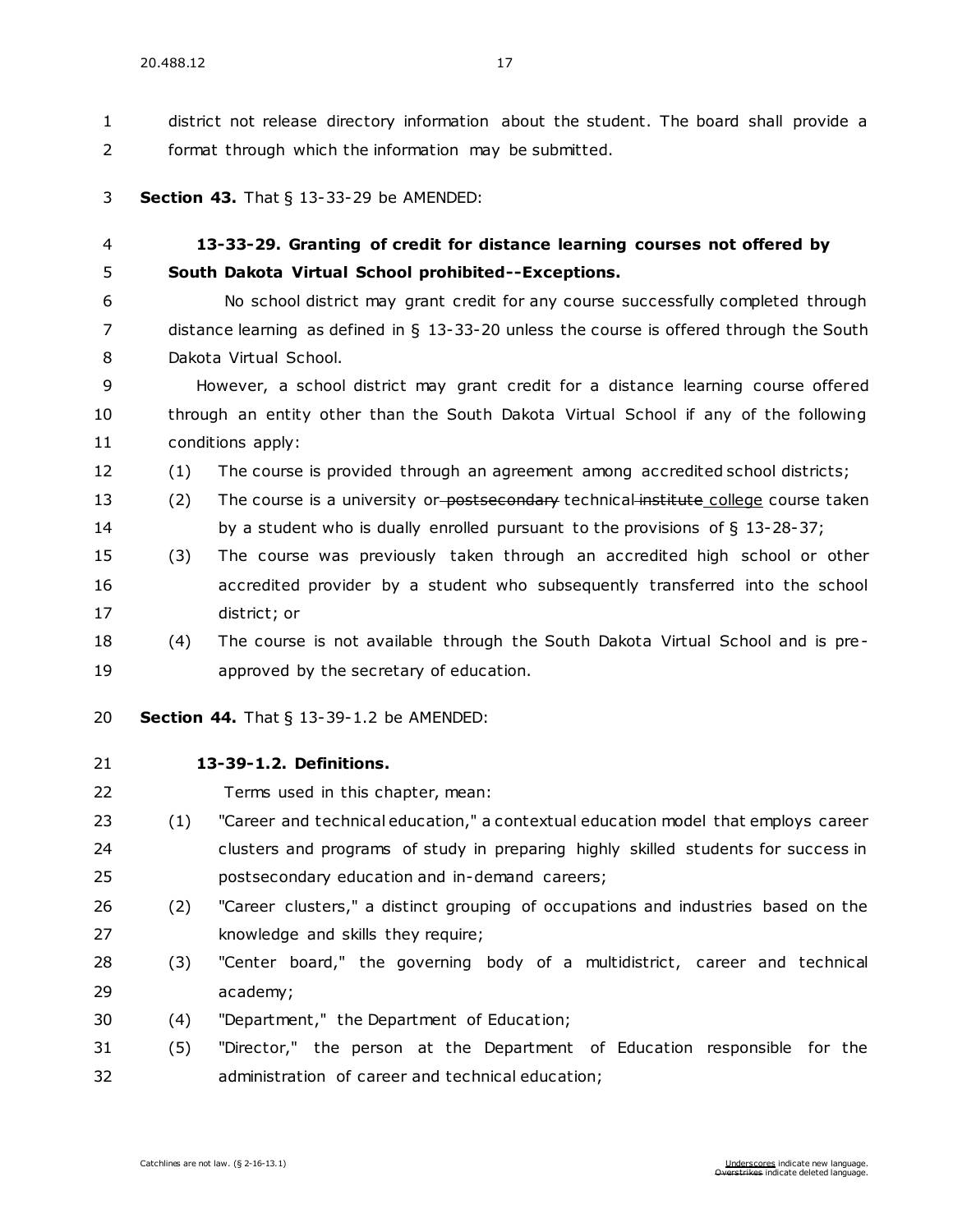### (6) "Facilities," buildings, rooms, property, and permanent equipment, including vehicles, used to provide career and technical education;

- (7) "LEA," a local education agency limited to public school districts, the legal entities that a school district is authorized to establish, or a distinct separate LEA established pursuant to § [13-39A-35;](https://sdlegislature.gov/Statutes/Codified_Laws/DisplayStatute.aspx?Type=Statute&Statute=13-39A-35)
- (8) "Multidistrict, career and technical academy," an educational entity designed to provide career and technical education and academic courses that prepare youth for a wide range of careers that require varying levels of education;
- (9) "Participating district," a school district which has voting representation on a center board;
- 11 (10) "Postsecondary technical institute," "Technical college," as defined in § [13-39A-1;](https://sdlegislature.gov/Statutes/Codified_Laws/DisplayStatute.aspx?Type=Statute&Statute=13-39A-1)
- (11) "Secretary," the secretary of education;
- (12) "State board," the South Dakota Board of Education Standards established in § [1-](https://sdlegislature.gov/Statutes/Codified_Laws/DisplayStatute.aspx?Type=Statute&Statute=1-45-6.1) [45-6.1.](https://sdlegislature.gov/Statutes/Codified_Laws/DisplayStatute.aspx?Type=Statute&Statute=1-45-6.1)

**Section 45.** [That § 13-39-19 be AMENDED:](https://sdlegislature.gov/Statutes/Codified_Laws/DisplayStatute.aspx?Type=Statute&Statute=13-39-19)

### **[13-39-19. D](https://sdlegislature.gov/Statutes/Codified_Laws/DisplayStatute.aspx?Type=Statute&Statute=13-39-19)istribution of state and federal funds to schools--State treasurer custodian of money from federal appropriations.**

 The secretary of education may distribute funds appropriated to the department 19 by the Legislature or granted by any federal agency to the state in accordance with chapter [4-8B,](https://sdlegislature.gov/Statutes/Codified_Laws/DisplayStatute.aspx?Type=Statute&Statute=4-8B) for career and technical education in public secondary and postsecondary technical 21 institutes colleges in the state in accordance with a state plan or plans adopted by the South Dakota Board of Education Standards or the South Dakota Board of Technical Education. The aid disbursed to the different schools of the state and all expenses incurred in the administration of the provisions of any federal acts relating to career and technical education shall be paid out of the funds of the secretary appropriated for that purpose and from the federal funds allotted to the State of South Dakota for similar purposes. The state treasurer is the custodian of all money paid to the state from federal appropriations for the purpose of career and technical education and shall disburse the funds on warrants issued by the state auditor upon vouchers approved by the director. The secretary of education shall authorize the director to submit vouchers to the state auditor for the amount payable as state and federal aid to each school approved under the provisions of this chapter. Upon receipt of the vouchers, the state auditor shall draw warrants on the 33 state treasury in favor of the treasurer of the public secondary and postsecondary 34 technical institute college for the sum approved by the secretary.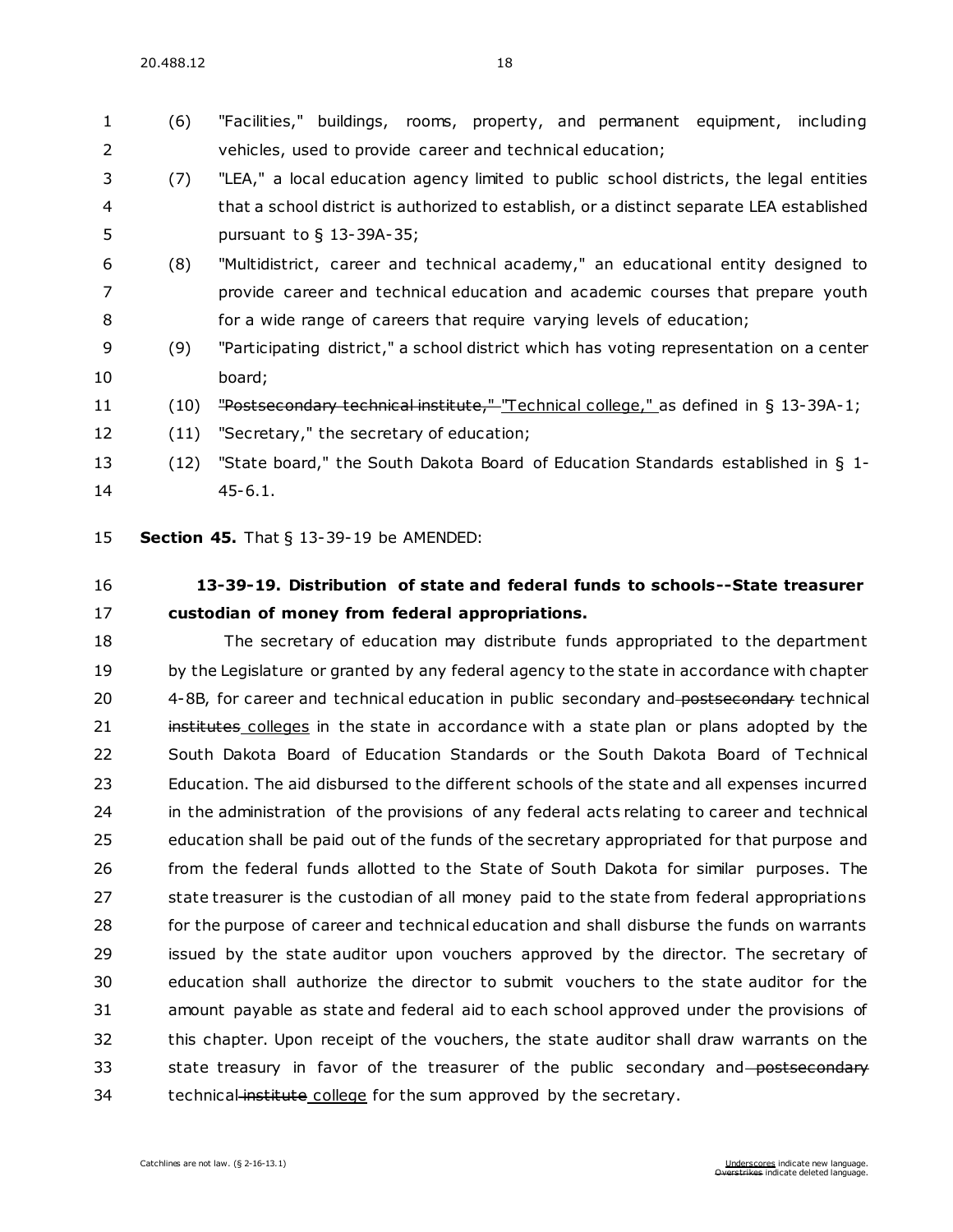| 1  | <b>Section 46.</b> That $\S$ 13-48-36 be AMENDED:                                          |                                                                     |  |
|----|--------------------------------------------------------------------------------------------|---------------------------------------------------------------------|--|
| 2  |                                                                                            | 13-48-36. Existing postsecondary institutions authorized to provide |  |
| 3  | educational programs.                                                                      |                                                                     |  |
| 4  | To ensure that postsecondary institutions legally operating in this state as of this       |                                                                     |  |
| 5  | date and participating in the federal student financial assistance programs may comply     |                                                                     |  |
| 6  | with the state authorization regulations promulgated by the United States Department of    |                                                                     |  |
| 7  | Education on October 29, 2010, codified at 34 C.F.R. Section 600.9 and effective as of     |                                                                     |  |
| 8  | July 1, 2011, the following postsecondary institutions are acknowledged by the Legislature |                                                                     |  |
| 9  | as being authorized to provide educational programs at physical locations in this state,   |                                                                     |  |
| 10 | subject to the provisions of $\S$ 13-48-38:                                                |                                                                     |  |
| 11 | (1)                                                                                        | Augustana University;                                               |  |
| 12 | (2)                                                                                        | Avera McKennan Hospital School of Radiologic Technology;            |  |
| 13 | (3)                                                                                        | Avera Sacred Heart Hospital School of Radiologic Technology;        |  |
| 14 | (4)                                                                                        | Bellevue University;                                                |  |
| 15 | (5)                                                                                        | Black Hills Beauty College;                                         |  |
| 16 | (6)                                                                                        | Black Hills State University;                                       |  |
| 17 | (7)                                                                                        | Dakota State University;                                            |  |
| 18 | (8)                                                                                        | Dakota Wesleyan University;                                         |  |
| 19 | (9)                                                                                        | ELS Educational Services, Inc. (d/b/a ELS Language Centers);        |  |
| 20 | (10)                                                                                       | Headlines Academy;                                                  |  |
| 21 | (11)                                                                                       | Hot Rod Institute;                                                  |  |
| 22 | (12)                                                                                       | John Witherspoon College;                                           |  |
| 23 | (13)                                                                                       | Lake Area Technical Institute College;                              |  |
| 24 | (14)                                                                                       | Mitchell Technical Institute College;                               |  |
| 25 | (15)                                                                                       | Mount Marty College;                                                |  |
| 26 | (16)                                                                                       | National American University;                                       |  |
| 27 | (17)                                                                                       | Northern State University;                                          |  |
| 28 | (18)                                                                                       | Presentation College;                                               |  |
| 29 | (19)                                                                                       | Sanford Medical Center;                                             |  |
| 30 | (20)                                                                                       | Sioux Falls Seminary;                                               |  |
| 31 | (21)                                                                                       | South Dakota School of Mines and Technology;                        |  |
| 32 | (22)                                                                                       | South Dakota State University;                                      |  |
| 33 | (23)                                                                                       | Southeast Technical Institute College;                              |  |
| 34 | (24)                                                                                       | Southwest Minnesota State University;                               |  |

(25) Stewart School;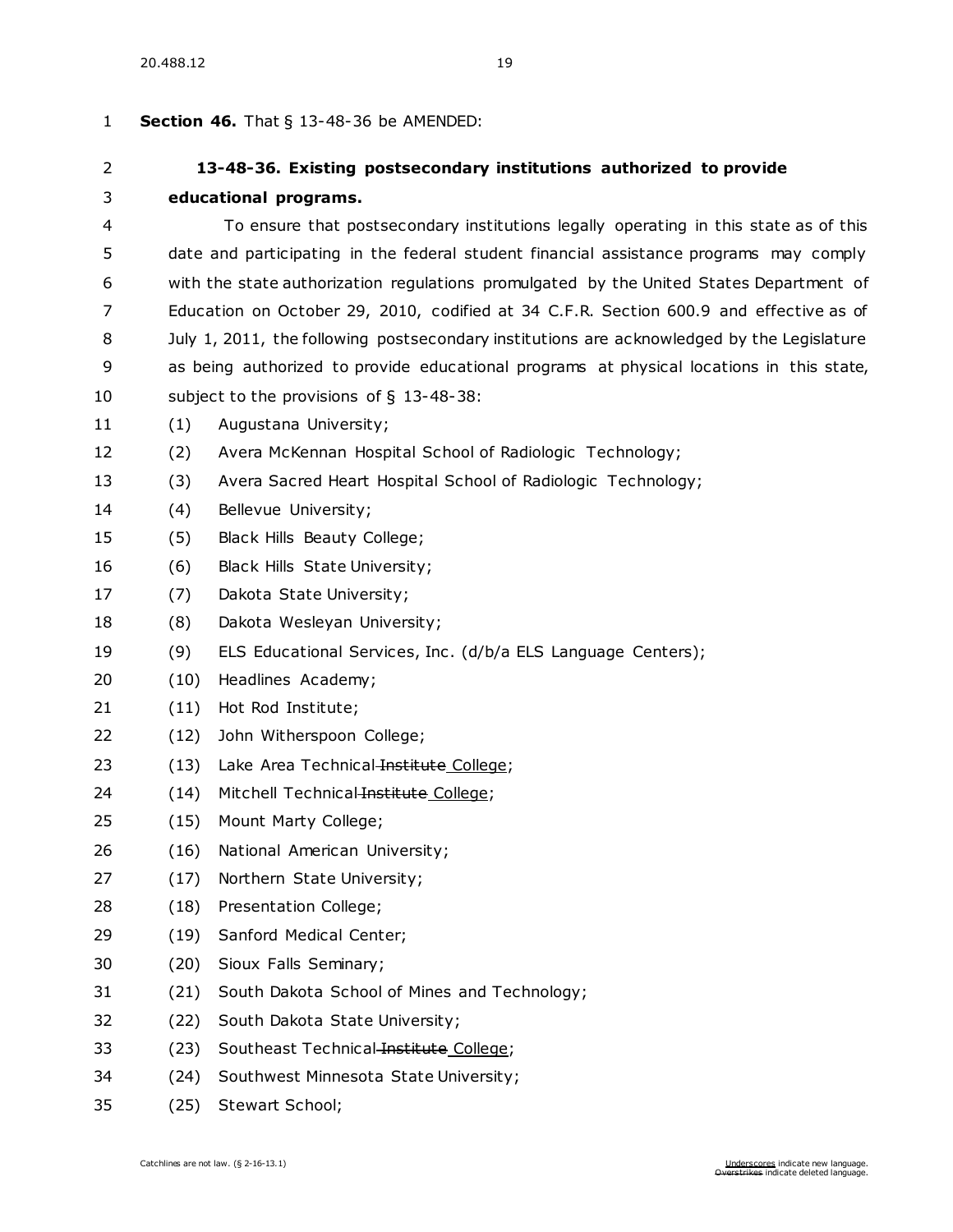- (26) University of Sioux Falls;
- (27) University of South Dakota; and
- 3 (28) Western Dakota Technical Institute College.

#### **Section 47.** [That § 13-53-43 be AMENDED:](https://sdlegislature.gov/Statutes/Codified_Laws/DisplayStatute.aspx?Type=Statute&Statute=13-53-43)

### **[13-53-43. T](https://sdlegislature.gov/Statutes/Codified_Laws/DisplayStatute.aspx?Type=Statute&Statute=13-53-43)ransfer of credits.**

 All general education course credit hours fulfilling graduation requirements in institutions accredited by the North Central Association of Colleges and Secondary Schools accrediting agency shall be transferable between the universities under the control of the 9 South Dakota Board of Regents and the technical institutes colleges governed by the South Dakota Board of Education Standards Board of Technical Education. General education 11 course credit hours are transferable between the technical-institutes colleges and 12 universities only for credit for general education courses. "General education" is defined as those courses which are not directly related to the student's formal technical, vocational, or professional preparation; part of every student's course of study regardless of area of emphasis; and intended to impart common knowledge, intellectual concepts, and attitudes that every educated person should possess.

### **Section 48.** [That § 13-53-44 be AMENDED:](https://sdlegislature.gov/Statutes/Codified_Laws/DisplayStatute.aspx?Type=Statute&Statute=13-53-44)

### **[13-53-44. T](https://sdlegislature.gov/Statutes/Codified_Laws/DisplayStatute.aspx?Type=Statute&Statute=13-53-44)echnical colleges--Transfer of credits.**

19 Commencing July 1, 1999, technical institutes colleges governed by the Board of 20 Education Standards Board of Technical Education and accredited by the North Central Association of Colleges and Secondary Schools and universities governed by the Board of Regents and accredited by the North Central Association of Colleges and Secondary 23 Schools shall have articulation agreements in place to transfer sixty-four credit hours in the General Studies Baccalaureate Degree program and up to sixty-four credit hours in compatible programs offered by the respective institutions under the control of the Board 26 of Regents. By December 1, 1998, the Board of Education Standards Board of Technical Education and the Board of Regents shall report to the Executive Board of the Legislative Research Council on the progress of articulation agreements and the implementation of §§ [13-53-43](https://sdlegislature.gov/Statutes/Codified_Laws/DisplayStatute.aspx?Type=Statute&Statute=13-53-43) and [13-53-44.](https://sdlegislature.gov/Statutes/Codified_Laws/DisplayStatute.aspx?Type=Statute&Statute=13-53-44) The Board of Regents and the Board of Education Standards shall, by agreement, set the criteria and requirements for the transfer of any credits.

**Section 49.** [That § 13-55-6 be AMENDED:](https://sdlegislature.gov/Statutes/Codified_Laws/DisplayStatute.aspx?Type=Statute&Statute=13-55-6)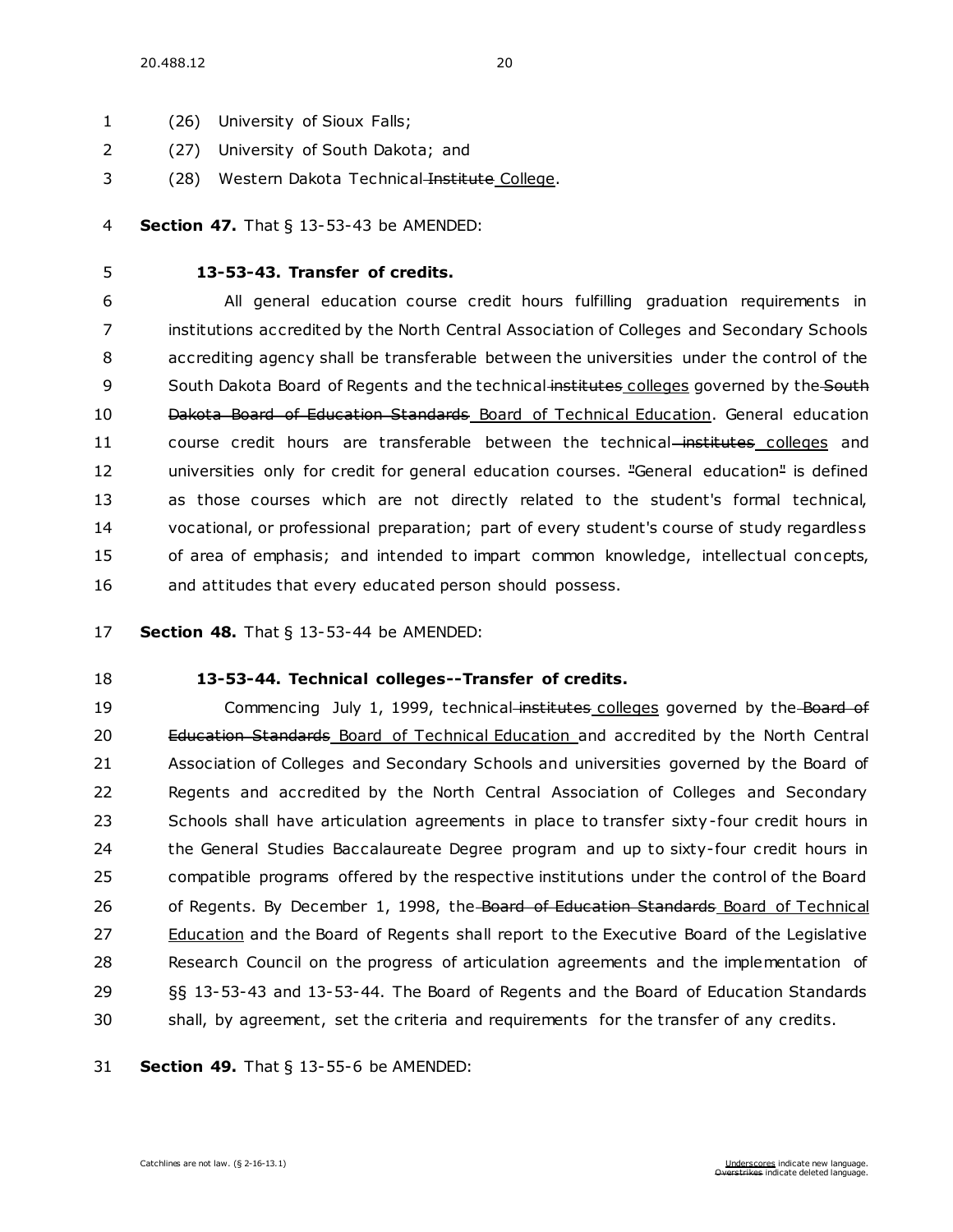### **[13-55-6. F](https://sdlegislature.gov/Statutes/Codified_Laws/DisplayStatute.aspx?Type=Statute&Statute=13-55-6)ree education of children of residents who died during service in armed forces.**

 Any person under the age of twenty-five years, a resident of this state, who is a child of a deceased parent, mother or father, who was a veteran as defined in § [33A-2-1,](https://sdlegislature.gov/Statutes/Codified_Laws/DisplayStatute.aspx?Type=Statute&Statute=33A-2-1) who was for at least six months immediately prior to entry into active service a bona fide resident of this state, and who suffered death from any cause while in the service of the armed forces of the United States, is entitled to free tuition and entitled to attend and pursue any course or courses of study in any state educational institution under the control 9 and management of the Board of Regents or any postsecondary technical institute college as defined in § [13-39A-1](https://sdlegislature.gov/Statutes/Codified_Laws/DisplayStatute.aspx?Type=Statute&Statute=13-39A-1) without the payment of any charges or costs therefor.

**Section 50.** [That § 13-55-31.4 be AMENDED:](https://sdlegislature.gov/Statutes/Codified_Laws/DisplayStatute.aspx?Type=Statute&Statute=13-55-31.4)

### **[13-55-31.4. O](https://sdlegislature.gov/Statutes/Codified_Laws/DisplayStatute.aspx?Type=Statute&Statute=13-55-31.4)pportunity scholarship requirements for students who have completed one semester at university, college, or technical college.**

 Except as otherwise provided in this section, if a student who would otherwise have been eligible for a South Dakota opportunity scholarship applies after completing at least one semester of full-time work at a regionally accredited university, college, or technical 17 school college, the student shall demonstrate compliance with the same credit hour requirements that apply to program participants. A scholarship provided under these circumstances is not retroactive and a student's eligibility is reduced by one semester for each semester of work that the student had completed.

- **Section 51.** [That § 13-55-39 be AMENDED:](https://sdlegislature.gov/Statutes/Codified_Laws/DisplayStatute.aspx?Type=Statute&Statute=13-55-39)
- 

### **[13-55-39. E](https://sdlegislature.gov/Statutes/Codified_Laws/DisplayStatute.aspx?Type=Statute&Statute=13-55-39)ligibility for scholarship--Criteria.**

 In order to be eligible for a Richard Hagen-Minerva Harvey memorial scholarship award, a student shall:

- (1) Attend or have graduated from a South Dakota accredited high school;
- (2) Have met high school graduation requirements established by rules promulgat ed pursuant to chapter [1-26](https://sdlegislature.gov/Statutes/Codified_Laws/DisplayStatute.aspx?Type=Statute&Statute=1-26) by the Department of Education or be enrolled in a course of study such that upon graduation, the student will have met high school graduation requirements established by rules promulgated pursuant to chapter [1-](https://sdlegislature.gov/Statutes/Codified_Laws/DisplayStatute.aspx?Type=Statute&Statute=1-26) [26](https://sdlegislature.gov/Statutes/Codified_Laws/DisplayStatute.aspx?Type=Statute&Statute=1-26) by the Department of Education;
- (3) Provide evidence to the board that the student has been accepted to attend a public 32 or nonpublic accredited university, college, or technical-institute college located in South Dakota;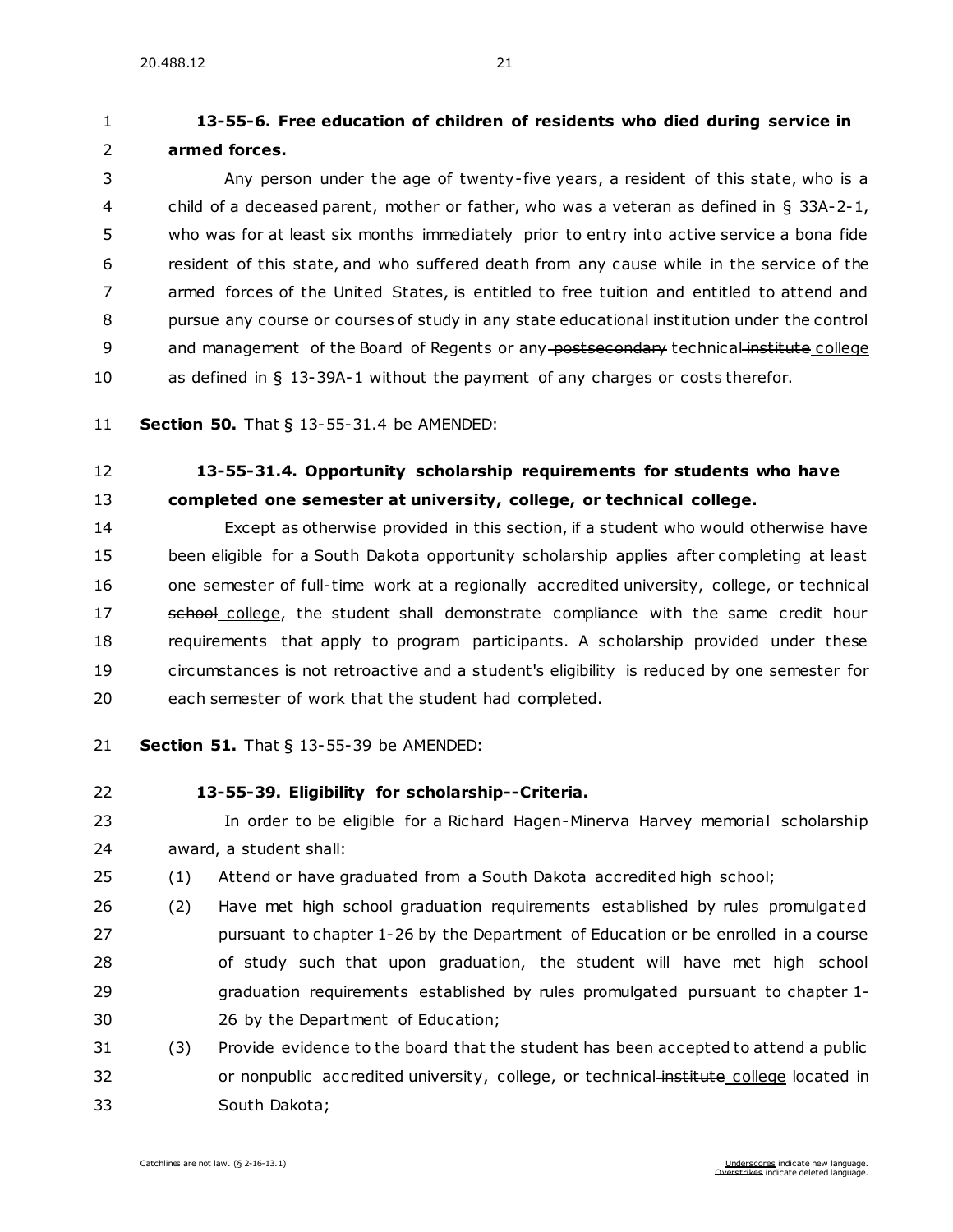- (4) Apply for a Richard Hagen-Minerva Harvey memorial scholarship within five years after graduating from high school or within one year of the student's release from active duty with an active component of the armed forces if the release is within five years of the student's graduation from high school; and
- (5) Be an enrolled member of an American Indian tribe.
- **Section 52.** [That § 13-55A-2 be AMENDED:](https://sdlegislature.gov/Statutes/Codified_Laws/DisplayStatute.aspx?Type=Statute&Statute=13-55A-2)
- 

### **[13-55A-2. D](https://sdlegislature.gov/Statutes/Codified_Laws/DisplayStatute.aspx?Type=Statute&Statute=13-55A-2)efinitions.**

Terms used in this chapter, unless the context otherwise requires, mean:

- (1) "Eligible institution," an institution of education beyond the high school level, 10 located in South Dakota, which may include all public and private nonprofit and **proprietary institutions, including four-year colleges and universities, community**  and junior colleges, area technical or vocational schools, trade schools, technical **institutes colleges, schools of nursing or of the health professions or any institution**  which is determined by the executive director to be regularly accredited to offer postsecondary educational services by a recognized and appropriate accrediting agency, as determined by the executive director, and which has an agreement with 17 the United States secretary of education for the conduct of any of the programs currently participating in any federal financial assistance program authorized by Title IV of The Higher Education Act of 1965, as amended to January 1, 2010;
- (2) "Financial need," the amount of assistance, as determined by a federal department of education by calculating a student's estimated cost of attendance (minus family contribution and additional aid granted) at an eligible institution;
- (3) "Qualified student," a resident student who is enrolled in an eligible institution in a course of study on at least a half-time basis, as certified by the institution, and who has established financial need and who is maintaining satisfactory progress toward graduation;
- (4) "Resident student," an individual who has been determined by the executive director to be a resident of South Dakota and who is enrolled at an eligible institution;
- (5) "Executive director," the executive director of the Board of Regents;
- (6) "South Dakota need-based grant ," an award by the State of South Dakota to a qualified student under this chapter.
- **Section 53.** [That § 22-24B-6 be AMENDED:](https://sdlegislature.gov/Statutes/Codified_Laws/DisplayStatute.aspx?Type=Statute&Statute=22-24B-6)